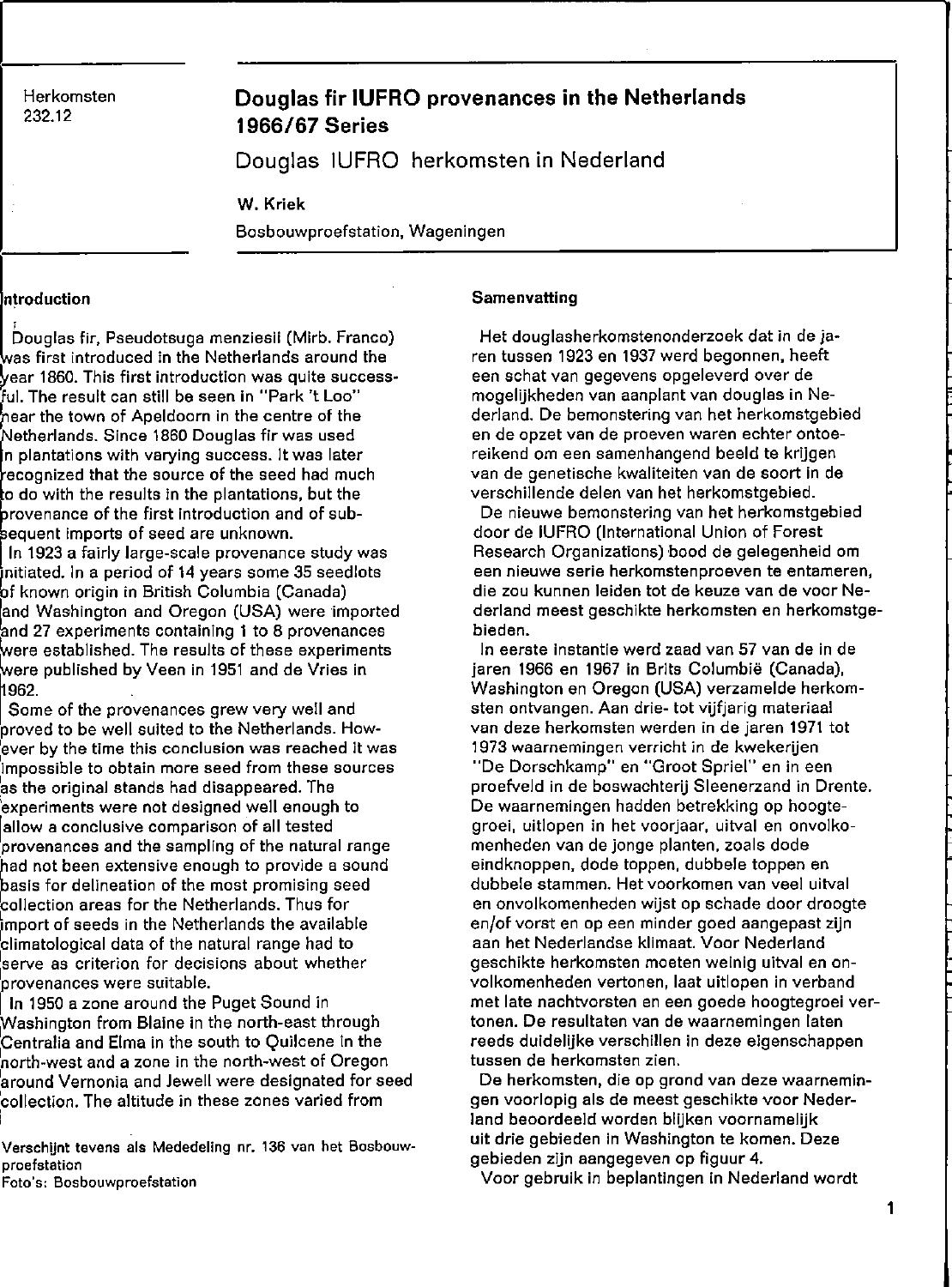de import van zaad uit deze gebieden aanbevolen. Voor meer gedetailleerd herkomstenonderzoek . wordt een bemonstering van dezelfde en aangrenzende gebieden tot een hoogte van 500 m boven zee voorgesteld.

20 to 40 m in the north to 225 m in the south. **These zones were chosen on the assumption**  that provenanees from relatively dry zones would be most suited to the Netherlands. It was realized th at **some provenanees from rnoister areas were**  performing well, but some doubts existed about their winter hardiness (Studiegroep Bosbouw 1950). When more experience was gained with source iden**tified material it became evident that provenanees from meister zones, for instanee in the coastal**  area and at somewhat higher altitudes in Washington and on Vancouver Island, were to be preferred. However it was unsatisfactory that **the choice of provenanees for import was based**  on climatological data without sufficient support **from results obtained in provenanee research. Therefore the need was feit for more extensive provenance research.** 

When, under the auspices of the IUFRO (International Union of Forest Research Organizations), plans were made for seed collection of a great number of provenances throughout the natural range **for provenanee research and gene conservation,**  the Forest Research Station "De Dorschkamp" **decided ta start a new series of provenanee tests.** 

Seed of 104 provenanees was collected in 1966 and 1967 in British Columbia, Washington and Oregon. Of this first series 57 provenances have been included in our research programme. The present report deals with early results in the **nurseries and one experiment.** 

Other participating countries have already reported on their early results at a meeting of the IUFRO Working Party on Douglas fir Provenanees (IUFRO 1973).

## Plant material and experiment

The locations of the provenanees used is shown on the map of figure 1. More detailed data on the **locations and the number of trees per provenance**  from which seed was collected are presented in table 1.

**Seed was sown in three replicates in December**  1967 in the nursery De Dorschkamp; the seedlings were transplanted in the spring of 1969 in the same nursery also in three (the same) replicates.

In April 1971 an experiment was established with part of the three-year-old  $(1+2)$  material in the forest range Sleenerzand in the Province of Drente in the north-eastern part of the Netherlands. In

the (orthogonal) experiment 50 provenanees were planted in 6 randomized blocks. On this site larch was planted in 1939. Before planting the Douglas fir, every other row of the larch was felled leaving a **distance of 5 m between the remaining rows.**  In the open space between every two rows of larch, two rows of Douglas fir were planted the spacing being 2 m between the rows and 2 m within the rows. Each plot of Douglas fir consists of two rows of five plants plus two rows of five plants separated by a row of old lareh. Thus each provenanee is represented by 6 x 20 is 120 trees. A severe drought immediately after planting made watering of the plants during a short period necessary.

The remaining plant stock, for which the site was **not ready in time, was transferred to nurseries**  In the forest range Sprielderbos, in the centre of the Netherlands. Part of this material was planted in two replicates in the nursery Groot Spriel.

## Climate

In the area of Sleenerzand the climate is charac**terized by mean daily temperatures per month**  ranging from 1° in January to 16.5° in July, a frostfree period of 180 days and a mean annual rainfall of 800 mm. The mean daily minimum temperature per month ranges from - 2° C in January to 11.5° C in July and the mean daily maximum ranges from 3.5° C in January to 21.5° C in July.

Observations on flushing have been made on the stock in the nursery Groot Spriel; climatic data of the centre of the country are therefore of some **interest. The nursery is situated in an area which**  is on the whole a littie warmer than the site in Sleenerzand. The mean daily temperature per month ranges from 1.5° C in January to 17° C in July, the mean daily minimum from - 1° C in January to 12.5" C in July and the mean daily maximum from 4 ° C in January to 22° C In July. The number of frost-free days is about 190 and the mean annual  $rainfall$  is  $800$  mm.

## Assessments and results (table 2)

## **Heights**

In the nursery De Dorschkamp, the heights of the **plants were assessed after the third season, in**  the autumn of 1970. All plants were measured in 5 cm height classes and means over the three replicates were calculated for all provenances.

In the experiment at Sleenerzand, the heights of all trees were measured at the end of the growing season of 1972, when the trees were 5 years old.

<u>uit militi paire a le se telle</u>

, 1999, 1999, 1999, 1999, 1999, 1999, 1999, 1999, 1999, 1999, 1999, 1999, 1999, 1999, 1999, 1999, 1999, 1999,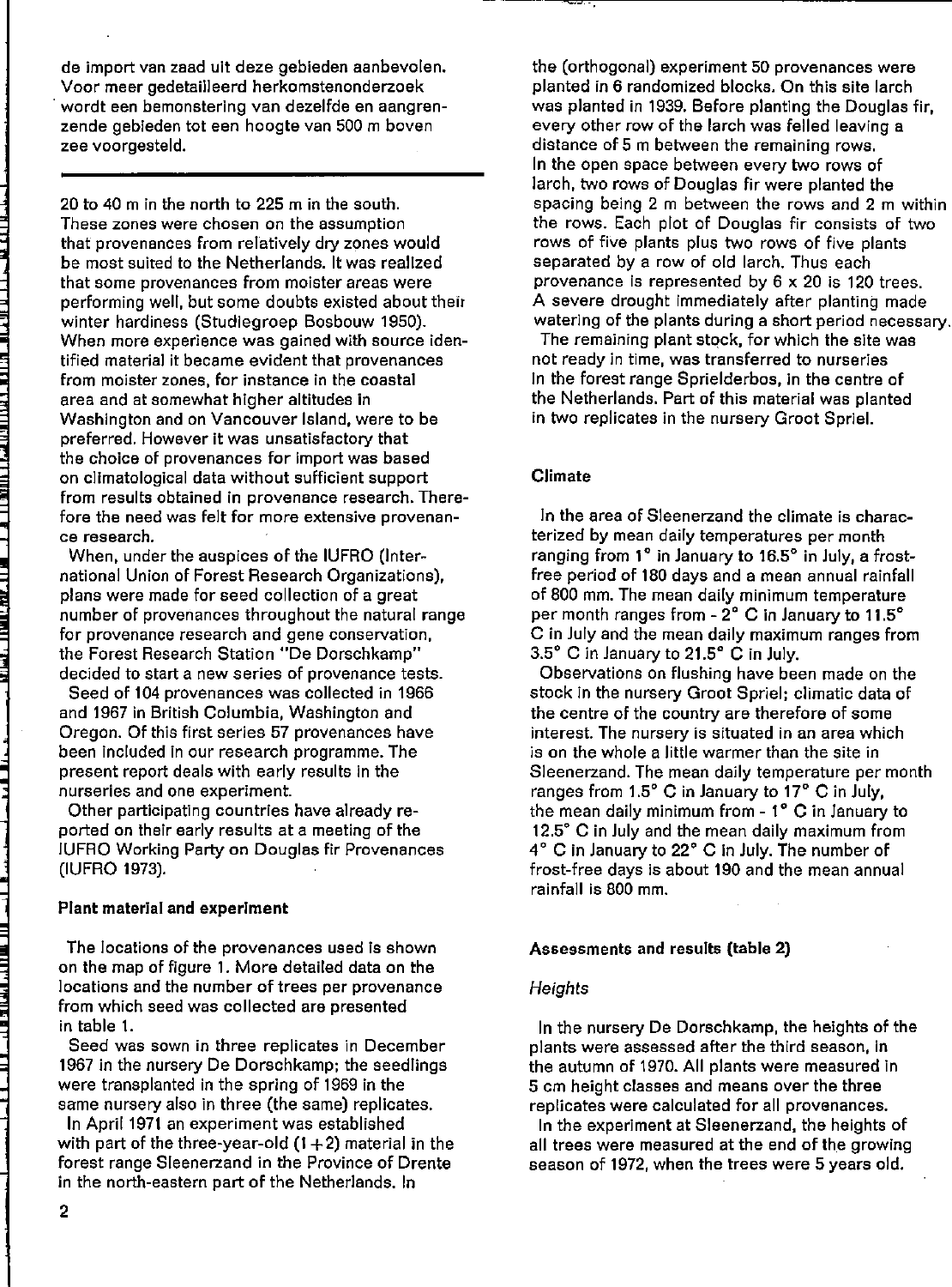## =/ush/ng

Time of flushing at the beginning of the growing **,eason is an important characteristic of prove**lances as late frosts occur frequentlyon most sites n the Netherlands causlng conslderable damage :0 early flushing plants.

At the beginning of the growing season of 1972 'lushing was observed at Sleenerzand on April 26, May 10, May 24 and June 7. Flushing of ndividual plants was assessed with the aid of >hotographs of 7 stages of flushing, as esta- ,lished durlng earlier research. A nought was lliocated when the flnal bud of the leadlng, **)r a replacing, shoot was still in rest and not**  et swollen and a six when the emerging leading .hoot was In the process of stretchlng, the other narks belng allocated to certaln stages In between :see photographs of flgure 2).

**The observations were carried out each time >n one row of five trees per plot. but on each iate of observatien another row was assessed.**  rh us on each date In principle 30 trees, 5 In each **)f the 6 replicates, were observed per provenanee**  md at the end of the perlod all living trees had een assessed once. In table 2 the means for the **lrovenances are presented as calculated from all >bservations on the four dates.** 

Observations on flushing have been carried out .galn In Sleenerzand at the beginning of the Jrowlng season of 1973. The dates of observations vere the 2nd, 16th and 30th of May and the 13th )f June. The procedure followed was the same as **he previous year.** 

In the nursery Groot Spriel flushing was observed n the spring of 1972 In the same way as In lleenerzand but by a different observer. The bservations took place practically on the same lates as In Sleenerzand, on April 28, May 12 ,"d May 26, 1972. A fourth observation was )mllted, because on the 26th of May many plants lad reached stage 6 already and a fourth obser- 'atlon two weeks later was consldered superfluous. **n the nursery Groot Spriel all provenanees occurred**  , two replicates. Since 20 plants per repllcated vere observed each date, 40 plants per provenance ,er date or a total of 120 plants per provenance 'ere assessed durlng the perlod. The means for he 120 plants per provenanee are shown In table 2.

#### **1ardiness**

Hardiness or adaptability of the provenances may Ie **expressed in terms of percentages living trees**  vithout defects. Dead and defective trees as well s trees without defects were counted in the spring ,f 1972 In Sleenerzand, one year after planting. 'hose trees wlth forks, double sterns, dead tops or

dead endbuds of the leadlng shoots were consIdered as defective. The dead tops or dead endbuds may have been caused by drought, early frost or winter frost, forks and double stems were the result of earlier damage of the same kind to the leading shoots. Late frost damage has not occurred so far. The results have been summarized in table 2 **as percentages with and without defects and per**centages 0; dead trees.

#### **Discussion**

## Height growth

For the height growth at age 5 years in the **Sleenerzand experiment, an analysis of varianee**  was carried out and the test of Tukey for significance **of differences between provenanees was applied. The range of non-significance is approximately**  31.2 cm at the 99% level of eonfldence and approxlmately 28.2 em at the 95% level of confldence. The height growth data of the plants at age 3 years in the nursery De Dorschkamp have not been analysed statistically. There was hardly any relation between the two sets of data. Indeed provenanees that show good helght growth In Sleenerzand were among the best growing pro**venanees in the nursery but several other provenanees that have grown weil in the nursery, such**  as Sedro Woolley and Sandy, show only average growth in the experiment. The heavy losses and high percentages of defective trees of these provenanees may have been caused by the rather severe drought immediately after planting, from which they seem to have suffered more than other **provenances.** 

The provenances with the best height growth in Sleenerzand are, Stella Lake, Courtenay, Sooke, Darrington, Arlington, Granite Falls, Lake Crescent, Louella Guard Station, Forks, Gold Bar, Hoh Rlver, North Bend and Humptulips.

### Flushing

**Analyses of** varia nee **have been carried out for**  the data (i.e. the means of 5 trees per plot) on flushing from Sleenerzand and Groot Spriel and the test of Tukey for significance of differences between the provenanees was applied.

**The ranges of non-significance at the different levels of confidence are:**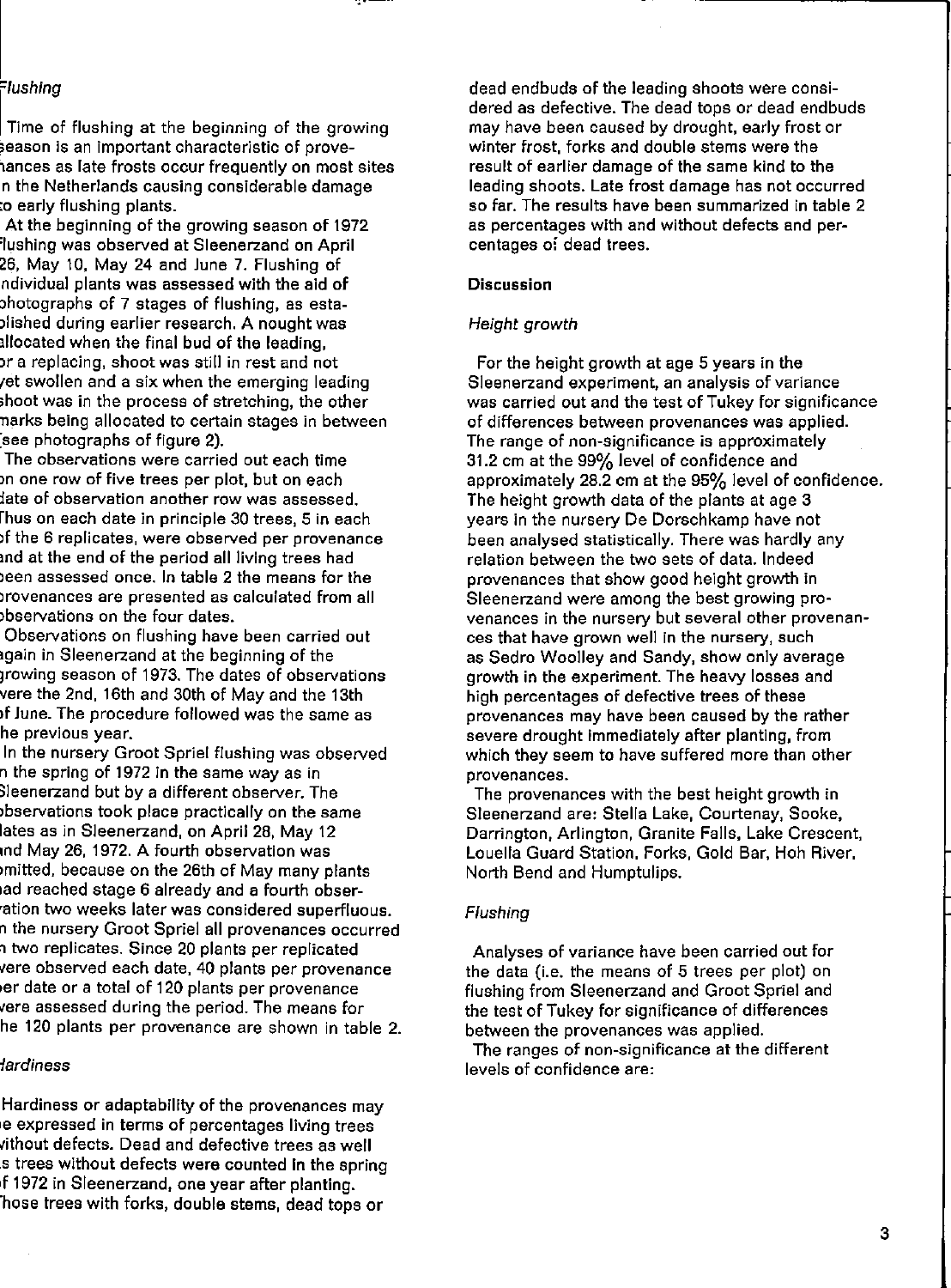Figure 1. Douglas fir IUFRO provenances 1966/67 series

. . . .



 $\overline{4}$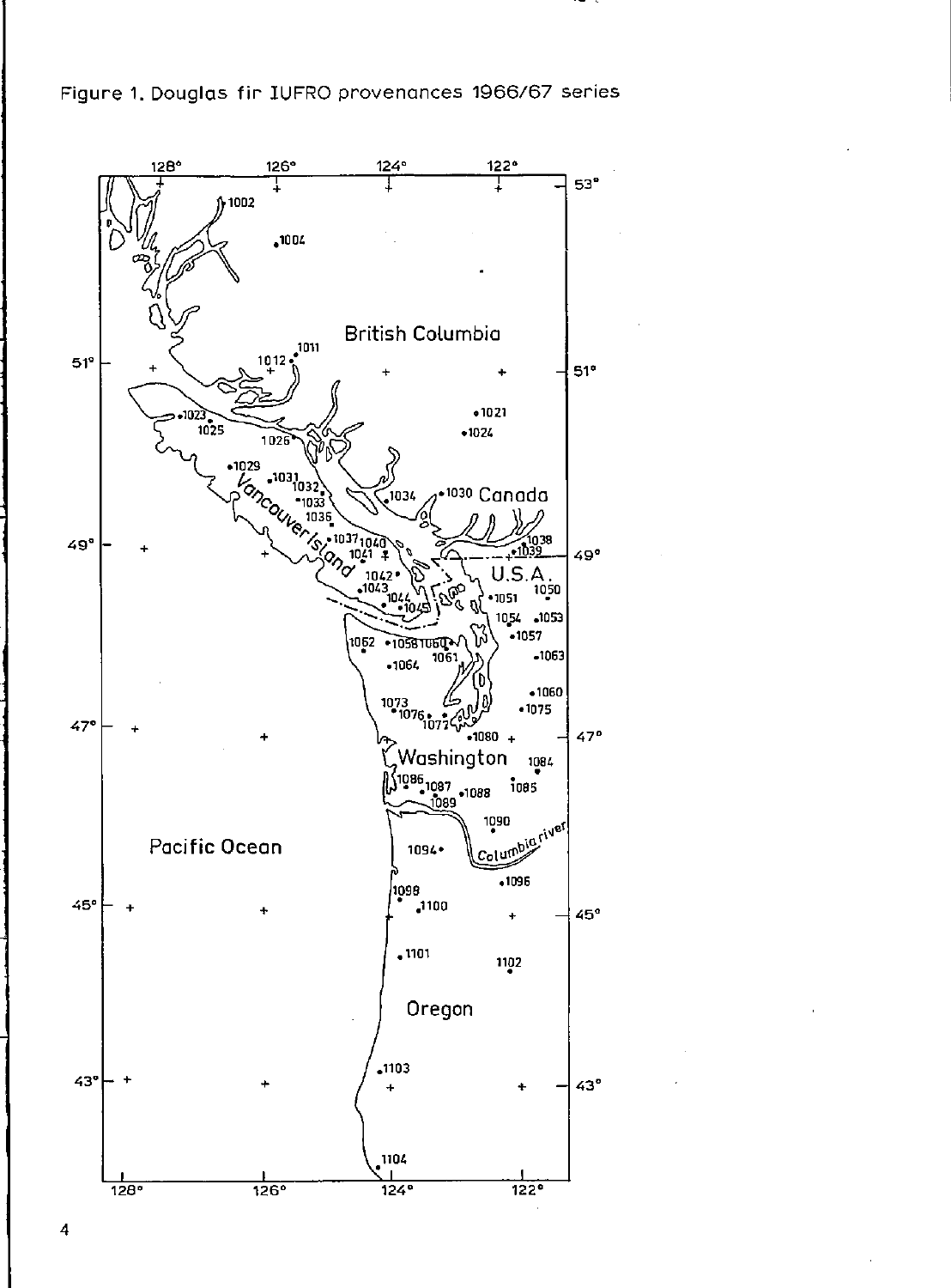|       |  |  |  |  |  | Table 1 Location and number of trees from which seed was collected |
|-------|--|--|--|--|--|--------------------------------------------------------------------|
| _____ |  |  |  |  |  |                                                                    |

| sel. no.<br><b>I</b> lufro | sel. no.<br><b>BPS</b> | provenance                             | latitude<br>ln.                                                                                                            | longitude<br>И.                                                                                              | altitude<br>in m | no, of<br>trees |
|----------------------------|------------------------|----------------------------------------|----------------------------------------------------------------------------------------------------------------------------|--------------------------------------------------------------------------------------------------------------|------------------|-----------------|
| Canada-B.C.                |                        |                                        |                                                                                                                            |                                                                                                              |                  |                 |
| 1002                       | 1653                   | Dean                                   | 50°48 00'                                                                                                                  | 126°57'30"                                                                                                   | 20               | 15              |
| 1004                       | 1654                   | Stuie                                  | 52 22 00"                                                                                                                  | $126 - 57730o$<br>126°00100"<br>125°35130"<br>125°35145"<br>122°30'00"                                       | 230              | 16              |
| 1011                       | 1655                   | Klina Klini                            | $\begin{bmatrix} 32 & 22 & 100 \\ 51 & 07 & 50 \\ 51 & 07 & 00 \\ 50 & 33 & 24 \end{bmatrix}$                              |                                                                                                              | 150              | 16              |
| 1012                       | 1656                   | Klina Klini                            |                                                                                                                            |                                                                                                              | 5                | 15              |
| 1021                       | 1657                   | D'Arcy                                 |                                                                                                                            |                                                                                                              | 270              | 15              |
| 1023                       | 1658                   | Jeune Landing                          | 50 27 00                                                                                                                   | $127^{\circ}27^{\circ}00^{\circ}$                                                                            | 170              | 15              |
| 1024                       | 1659                   | Owl Creek                              | $\begin{array}{c}\n 50^{\circ}20^{1}00'' \\  50^{\circ}19^{1}00''\n \end{array}$                                           | $127^{0}43'30''$<br>$126^{0}53'00''$<br>$125^{0}28'00''$                                                     | 210              | 15              |
| 1025                       | 1660                   | Nimokish                               |                                                                                                                            |                                                                                                              | 90               | 15              |
| 1026                       | 1661                   | Stella Lake                            | $50^{\circ}17.00$                                                                                                          |                                                                                                              | 150              | 15              |
| 1029                       | 1662                   | Thasis                                 | $49^{\circ}47^{\circ}30$                                                                                                   | 126 <sup>°38</sup> 120"                                                                                      | 15               | 11              |
| 1030                       | 1663                   | Squamish                               | 49°46'40                                                                                                                   | $125^{9}09100''$<br>123 <sup>9</sup> 09100"<br>126 <sup>9</sup> 04100"<br>125 <sup>9</sup> 03150"            | 15               | 15              |
| 1031                       | 1654                   | Gold River                             | 149°45°00"                                                                                                                 |                                                                                                              | 90               | 15              |
| 1032                       | 1665                   | Courtenay                              | $29 - 41 - 45$                                                                                                             |                                                                                                              | 70               |                 |
| 1033                       | 1666                   | Forbidden Plat.                        | 49 39 45"                                                                                                                  | 125909120"                                                                                                   | 610              | 15<br>15        |
| 1034                       | 1667                   | Sechelt                                | 49°30'40"                                                                                                                  | 123°52'55"                                                                                                   | 180              |                 |
| 1036                       | 1668                   | Alberni                                |                                                                                                                            |                                                                                                              |                  | 15              |
| 1037                       | 1669                   | Franklin River                         | $49^{\circ}$ 19' 30"<br>49 <sup>0</sup> 06' 00"                                                                            | "ככיצב"123<br>124°51'00"<br>124°46'00"                                                                       | 140              | 15              |
| 1038                       | 1670                   | Chilliwack                             | 49°06'00"                                                                                                                  | 121 42 00"                                                                                                   | 150              | 15              |
| 11039                      | 1671                   | Chilliwack                             | 49°04'24"                                                                                                                  | $121^{042*00''}_{48*00''}$ 123 <sup>0</sup> 57*00"<br>123 <sup>0</sup> 57*00"<br>1240 <sup>26*</sup> 00"     | 910<br>170       | 15              |
| 1040)                      | 1672                   | Cassidy                                | "30" <sup>49°</sup> 49                                                                                                     |                                                                                                              |                  | 15              |
| 1041                       | 1673                   | Caycuse                                |                                                                                                                            |                                                                                                              | 200              | 15              |
| 1042                       | 1674                   | Duncan                                 | 48°55'25"<br>48°55'25"                                                                                                     | 123 45'00"                                                                                                   | 210              | 15              |
| 11043                      | 1675                   | San Juan                               | 48°34' 50"                                                                                                                 | $124^{\circ}04$ * 48"                                                                                        | 60               | 15              |
| 1044                       | 1676                   | Jordan River                           | 48 <sup>0</sup> 28'30"                                                                                                     |                                                                                                              | 210              | 15              |
| 1045                       | 1677                   | Sooke                                  | 48°24'00"                                                                                                                  | $124^{04+46}_{00}$<br>$123^{0}44'00"$                                                                        | 240<br>45        | 15              |
| Washington                 |                        |                                        |                                                                                                                            |                                                                                                              |                  | 15              |
| 1050                       | 1678                   |                                        |                                                                                                                            |                                                                                                              |                  |                 |
| 1051                       | 1679                   | Skagit, Marble Mnt.                    |                                                                                                                            | $\frac{121^{o}24!}{122^{o}19!}$                                                                              | 120              | 15              |
| 1053                       | 1680                   | , Sedro Woolley                        | $48^\circ 35'$<br>$48^\circ 32'$<br>$48^\circ 16'$                                                                         |                                                                                                              | 60               | 16              |
| 1054                       | 1681                   | Snohomish, Darrington<br>m.            | $48^{0}$ 13'                                                                                                               | $122^{0}38$<br>$122^{0}64$<br>$122^{0}62$<br>$124^{0}60$<br>$123^{0}02$                                      | 150              | 15              |
| 1057                       | 1682                   | , Arlington<br>Ħ.                      | $48^{\circ}05$                                                                                                             |                                                                                                              | 90               | 15              |
| 1058                       | 1683                   | , Granite Falls                        |                                                                                                                            |                                                                                                              | 90               | 19              |
| 1060                       | 11684                  | Clallam, Lake Crescent<br>$\mathbf{u}$ | 48°04'<br> 48°02'                                                                                                          |                                                                                                              | 300              | 15              |
| 4061                       | 1.685                  | , Sequim<br>П                          | $\frac{480}{600}$                                                                                                          |                                                                                                              | $30 - 90$        | 16              |
| 1062                       | 1686                   | , Louella Gua. Sta.<br>$\mathbf{u}$    |                                                                                                                            | $123005112402411210391$                                                                                      | 460              | 15              |
| 1063                       | l 667                  | , Forks                                | $\begin{array}{c} 49.600 \\ 47.659 \\ 47.611 \\ 47.648 \end{array}$                                                        |                                                                                                              | 90               | 15              |
| 1064                       | i16BB                  | Snohomish, Gold Bar                    |                                                                                                                            | $123^{\circ}58'$                                                                                             | 120              | 15              |
| 1069                       | 1689                   | Jefferson, Hoh River                   | 47°28'                                                                                                                     | $121^{\circ}45$ '                                                                                            | 240              | 15              |
|                            |                        | King, North Bend                       |                                                                                                                            |                                                                                                              | 150              | 16              |
| 1073<br>1075               | 1690                   | Grays Harbor, Humptulips               | $\mu_7^{\circ}{}_{19}^{28}$<br>$\mu_7^{\circ}{}_{16}^{19}$                                                                 | $\begin{array}{c}\n 123^{\circ}54' \\  123^{\circ}54' \\  121^{\circ}56' \\  120^{\circ}56' \\  \end{array}$ | 140              | 17              |
| 1076                       | 1691                   | King, Enumclaw                         |                                                                                                                            |                                                                                                              | 240              | 15              |
|                            | 1692                   | Mason, Matlock                         | $47^{\circ}16$<br>$47^{\circ}15$<br>$47^{\circ}15$<br>$47^{\circ}01$<br>$46^{\circ}34$<br>$46^{\circ}34$<br>$46^{\circ}33$ | 123 <sup>°</sup> 25′<br>123 <u>°</u> 12′                                                                     | 120              | 16              |
| 1077                       | 11693                  | ", Shelton                             |                                                                                                                            |                                                                                                              | 90               | 15              |
| 1080                       | 1694                   | Thurston, Yelm                         |                                                                                                                            | $122^044$                                                                                                    | 60               | 15              |
| 1054                       | 1695                   | Lewis, Packwood                        |                                                                                                                            | $\begin{array}{c} 122644 \\ 121642 \\ 122903 \end{array}$                                                    | 300              | 16              |
| 1085                       | l1696                  | ", Randle                              | 46°33'<br>46°22'                                                                                                           |                                                                                                              | 335              | 16              |
| 1086                       | 1697                   | Pacific, Nasclle                       |                                                                                                                            | $123^{\circ}44$                                                                                              | $30 - 60$        | 15              |
| 1087                       | 1698                   | Wahkiakum, Skamokawa                   |                                                                                                                            | $123^{0}30'$                                                                                                 | 180-240          | 16              |
| 1088                       | li 699                 | Cowlitz, Castle Rock                   |                                                                                                                            | $\begin{array}{c} 123.30 \\ 122^{\circ}52 \\ 123.16 \\ \end{array}$                                          | 150              | 15              |
| 1089                       | i1700                  | Wahkiakum, Cathlamet                   | $[46] 2246] 2146] 1946] 1846] 00$                                                                                          |                                                                                                              | 150-240          | 15              |
| 1091                       | 1701                   | Cowlitz, Yale                          |                                                                                                                            | $122^{\circ}22^{\circ}$                                                                                      | 120              | 16              |
| USA Oregon                 |                        |                                        |                                                                                                                            |                                                                                                              |                  |                 |
| 1094                       | 1702                   | Washington, Vernonia                   | 45°46'                                                                                                                     | $\begin{array}{c} 123^013' \\ 122^018' \end{array}$                                                          | 210              | 15              |
| 1096                       | 1703                   | Clackamas, Sandy                       | $\begin{bmatrix} 45 & 45 \\ 45 & 23 \\ 45 & 13 \end{bmatrix}$                                                              |                                                                                                              | 270              | 15              |
| 1098                       | 1704                   | Tillamook, Hebo                        |                                                                                                                            | 123°51'                                                                                                      | 120-180          | 15              |
| 1100                       | 1705                   | Yamhill , Grande Ronde Ag.             | 45°06'                                                                                                                     |                                                                                                              | 150-210          | 15              |
| 1101                       | 1706                   | Lincoln, Waldport                      |                                                                                                                            |                                                                                                              | 30-90            | 15              |
| 1102                       | 1707                   | Linn, Upper Soda                       |                                                                                                                            |                                                                                                              | 915-D70          | 15              |
| 1103                       | 1708                   | Coos, Coquille                         | $45^{0b}$<br>$44^{0}24$<br>$44^{0}23$<br>$43^{0}12$                                                                        | $123 - 51'$<br>$123 - 36'$<br>$123 - 52'$<br>$122 - 12'$<br>$124 - 10'$                                      | $30 - 120$       | 15              |
| 1104                       | 1709                   | Curry, Brookings                       | 42°07'                                                                                                                     | $124^{\circ}12'$                                                                                             | 240-365          | 15              |

| Flushing data    | range | confidence |
|------------------|-------|------------|
|                  |       | level      |
| Sleenerzand 1972 | 0.69  | $95 \%$    |
|                  | 0.76  | $99\%$     |
| Sleenerzand 1973 | 0.52  | 95 %       |
|                  | 0.57  | 99 %       |
| Groot Spriel     | 0.51  | 95 %       |
|                  | 0.57  | 99 %       |

 $\hat{z}$ 

 $\frac{1}{2}$ 

.<br>.<br>.

Late flushing provenanees can be as much as 2 weeks slower than early flushing ones as shows an example in 1972. The early flushing provenanee Duncan (sel. nr. 1042) reached a mean flushing

value of 3.6 on the 10th of May whereas the late flushing provenanee Forks (sel. nr. 1062) reached this stage on 24th May.

The data on flushing in Sleenerzand in 1972 are **not. in absolute terms, comparable ta thase in**  Groot Spriel in the same year. The difference in **macra- en microclimate as weil as in site**  conditons (nursery versus field trial) may have caused deviations in the starting point of flushing as weil as in the perlod in which the plants passed through the different stages of flushing. **Moreaver the observer was not the same for the two sites, which may have resulted In a systematic**  error, because of a different appreciation of the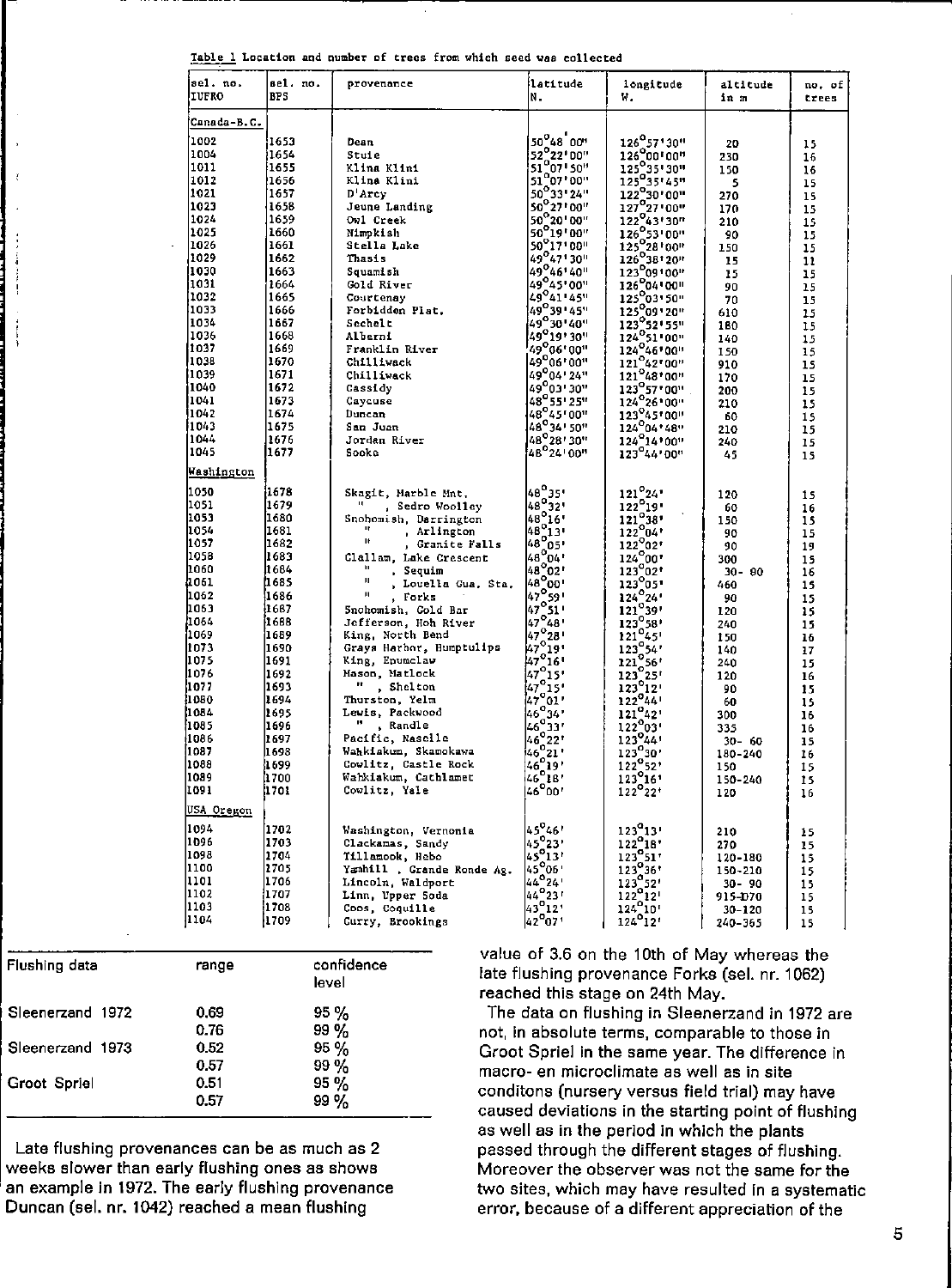

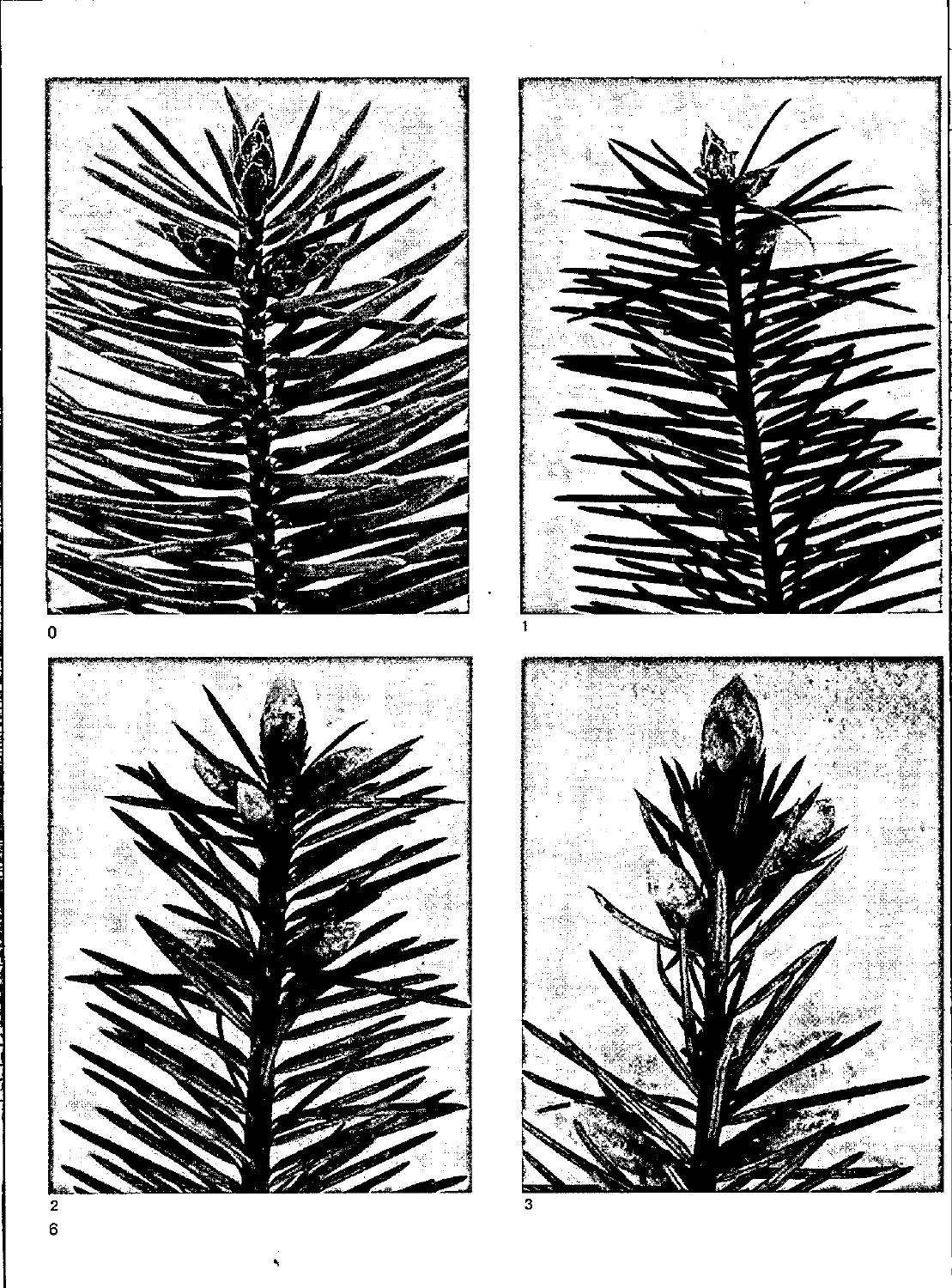



## Fig. 2 Stages of flushing in Douglas fir

- 0 resting bud<br>1 bud swollen
- bud swollen, the membrane covering the young needies just visible
- 2 swellrng of the bud increased, the membrane extends clearly beyond the bud seaJes
- 3 the bud has elongated so much, that more than half of It extends beyond the bud seales. the membrane starts bursting
- 4 "shaving·brush" stage of the new shoot
- 5 the new shoot starts elongating<br>6 continuing elongation of the nev
- continulng elongation of the new shoot, which is slightly curved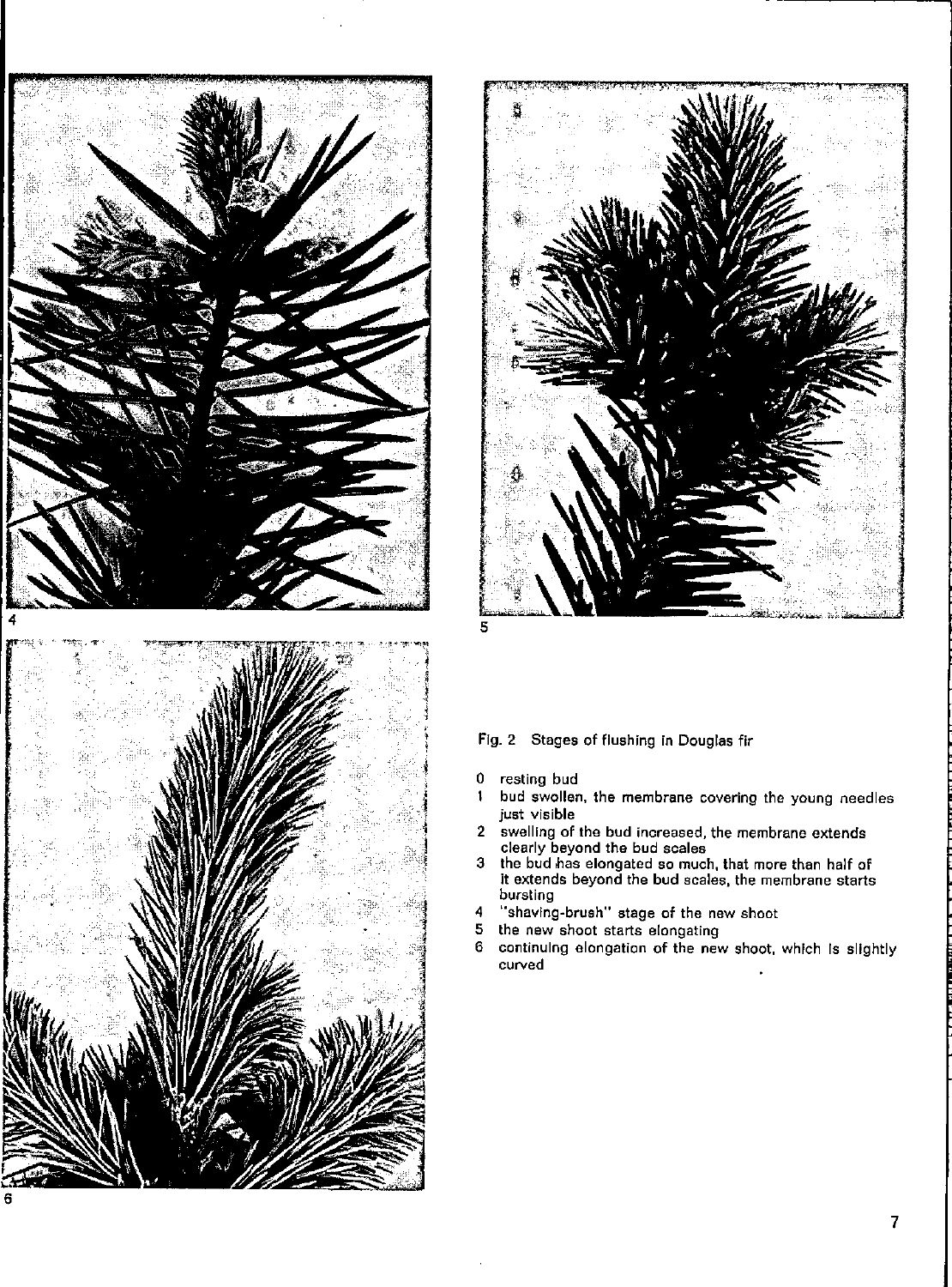| sel.                                                                                                                                                                                                                                 | sel.                                                                                                                                                                                                                                 |                                                                                                                                                                                                                                                                                                                      | Sleenerzand<br>provenance                                                                                                                                                                                                                                                                                                                                                                         |                                                                                                                                                                            |                                                                                                                                                                                                                                      |                                                                                                                                                                                                                           |                                                                                                                                                                                                                        |                                                                                                                                                                                                                   |                                                                                                                                                                                           |                                                                                                                                                                                           |                                                                                                                                                                                                            |  |
|--------------------------------------------------------------------------------------------------------------------------------------------------------------------------------------------------------------------------------------|--------------------------------------------------------------------------------------------------------------------------------------------------------------------------------------------------------------------------------------|----------------------------------------------------------------------------------------------------------------------------------------------------------------------------------------------------------------------------------------------------------------------------------------------------------------------|---------------------------------------------------------------------------------------------------------------------------------------------------------------------------------------------------------------------------------------------------------------------------------------------------------------------------------------------------------------------------------------------------|----------------------------------------------------------------------------------------------------------------------------------------------------------------------------|--------------------------------------------------------------------------------------------------------------------------------------------------------------------------------------------------------------------------------------|---------------------------------------------------------------------------------------------------------------------------------------------------------------------------------------------------------------------------|------------------------------------------------------------------------------------------------------------------------------------------------------------------------------------------------------------------------|-------------------------------------------------------------------------------------------------------------------------------------------------------------------------------------------------------------------|-------------------------------------------------------------------------------------------------------------------------------------------------------------------------------------------|-------------------------------------------------------------------------------------------------------------------------------------------------------------------------------------------|------------------------------------------------------------------------------------------------------------------------------------------------------------------------------------------------------------|--|
| no.<br>no.<br><b>IUFRO</b>                                                                                                                                                                                                           | BPS.                                                                                                                                                                                                                                 |                                                                                                                                                                                                                                                                                                                      |                                                                                                                                                                                                                                                                                                                                                                                                   | w<br>year<br>Dorschkamp<br>5<br>gh in<br>$\sim$<br>ω<br>δņ<br>ď.<br>hei.<br>Å<br>$\vec{a}$                                                                                 | ears<br>$\mathbf{g}% _{0}$<br>Þ.<br>$\ddot{u}$<br>$\sim$<br>height<br>Ш<br>ă<br>$\frac{11}{9}$                                                                                                                                       | defects<br>years<br>$\ddot{\phantom{0}}$<br>$\sqrt[3]{\frac{1}{x}}$ ires<br>$a$ ge<br>a t                                                                                                                                 | years<br>defective<br>$\ddot{\phantom{0}}$<br>$rac{e}{25}$<br>trees<br>at.<br>er.                                                                                                                                      | o,<br>year<br>trees<br>$\ddot{ }$<br>dead<br>age<br>$\mathbf{a}$ t<br>$\mathfrak{z}_3$                                                                                                                            | 972<br>흥<br>$\rightarrow$<br>4<br>flushing 4<br>servations<br>mean value                                                                                                                  | ω<br>승<br>$\tilde{5}$<br>$\overline{\phantom{0}}$<br>servations<br>value<br>4<br>flushing<br>mean                                                                                         | flushing<br>ons 1972<br>observations<br>Groot Spriel<br>mean value<br>3 observati                                                                                                                          |  |
| 1002<br>1004<br>1011<br>1012<br>1021<br>1023<br>1024<br>1025<br>1026<br>1029<br>1030<br>1031<br>1032<br>1033<br>1034<br>1036<br>1037<br>1038<br>1039<br>1040<br>1041<br>1042<br>1043<br>1044<br>1045<br>1050<br>1051<br>1053<br>1054 | 1653<br>1654<br>1655<br>1656<br>1657<br>1658<br>1659<br>1660<br>1661<br>1662<br>1663<br>1664<br>1665<br>1666<br>1667<br>1668<br>1669<br>1670<br>1671<br>1672<br>1673<br>1674<br>1675<br>1676<br>1677<br>1678<br>1679<br>1680<br>1681 | B.C.<br>$\mathbf{u}$<br>11<br>Ħ<br>$^{\dagger}$<br>$\pmb{\mathsf{H}}$<br>$\boldsymbol{\Pi}$<br>$\mathbf{H}$<br>Ħ<br>Ħ<br>Ħ<br>Ħ<br>H.<br>$^{\dagger}$<br>Ħ<br>$\mathbf{H}$<br>$\mathbf{H}$<br>Ħ<br>11<br>$\mathbf{H}$<br>$\mathbf{H}$<br>$\mathbf{H}$<br>$\mathbf{H}$<br>11<br>Ħ<br>Wash.<br>п<br>Ħ.<br>$^{\dagger}$ | Dean<br>Stuie<br>Klina Klini<br>Klina Klini<br>$D^{\dagger}$ Arcy<br>Jeune Landing<br>Owl Creek<br>Nimpkish<br>Stella Lake<br>Thasis<br>Squamish<br>Gold River<br>Courtenay<br>Forbidden Hatl<br>Sechelt<br>Alberni<br>Franklin River<br>Chilliwack<br>Chilliwack<br>Cassidy<br>Caycuse<br>Duncan<br>San Juan<br>Jordan River<br>Sooke<br>Marble Mnt.<br>Sedro Woolley<br>Darrington<br>Arlington | 52<br>48<br>51<br>47<br>48<br>48<br>40<br>39<br>47<br>49<br>61<br>54<br>61<br>48<br>57<br>56<br>62<br>57<br>60<br>55<br>58<br>59<br>54<br>58<br>61<br>65<br>70<br>64<br>53 | 90<br>81<br>$\overline{\phantom{a}}$<br>85<br>80<br>88<br>82<br>99<br>107<br>99<br>102<br>97<br>109<br>96<br>98<br>99<br>96<br>100<br>101<br>84<br>97<br>96<br>91<br>$\qquad \qquad \blacksquare$<br>113<br>104<br>101<br>112<br>120 | 63,3<br>55.0<br>50, 0<br>46,7<br>41.7<br>36,7<br>44,2<br>54, 2<br>49,2<br>37,5<br>44, 2<br>56,7<br>41,0<br>51,7<br>47,5<br>48.3<br>50,0<br>51,7<br>41,7<br>54, 2<br>49,2<br>44,2<br>59,2<br>54, 2<br>47,5<br>63,3<br>61,7 | 34, 2<br>40,8<br>44, 2<br>40,8<br>26,6<br>31,6<br>27,5<br>35,0<br>21,6<br>25,8<br>38,3<br>36,6<br>44,0<br>27,5<br>37,5<br>30,9<br>32,5<br>35,8<br>41,6<br>31,6<br>35,8<br>28,3<br>30,0<br>29,1<br>27,5<br>25,0<br>26,6 | 2,5<br>4, 2<br>5,8<br>12,5<br>31,7<br>31,7<br>28,3<br>10,8<br>29,2<br>36,7<br>17,5<br>6,7<br>15,0<br>20,8<br>15,0<br>20,8<br>17,5<br>12,5<br>16,7<br>14,2<br>15,0<br>27,5<br>10,8<br>16,7<br>25,0<br>11,7<br>11,7 | 4,0<br>3,7<br>3,9<br>4,1<br>3,9<br>4,0<br>3,2<br>3,8<br>4,0<br>3,6<br>3,6<br>3,7<br>3,5<br>3,8<br>3,9<br>3,5<br>3,7<br>3,7<br>3,0<br>3,8<br>3,8<br>3,4<br>3,7<br>3,9<br>3,6<br>3,2<br>3,5 | 3,9<br>3,7<br>3,8<br>4,0<br>3,7<br>3,9<br>3,2<br>3,6<br>3,9<br>3,5<br>3,6<br>3,4<br>3,7<br>3,7<br>3,7<br>3,7<br>3,8<br>3,7<br>3,6<br>3,6<br>3,7<br>3,4<br>3,6<br>3,8<br>3,5<br>3,2<br>3,5 | 4,1<br>3,9<br>4,1<br>4, 2<br>4,4<br>4,1<br>4.0<br>3,9<br>3,9<br>4,1<br>3,8<br>4,0<br>3,9<br>3,9<br>3,9<br>4,1<br>3,6<br>4,0<br>4,0<br>4, 2<br>3,8<br>3,9<br>3,9<br>4,0<br>4,0<br>4, 2<br>3,6<br>3,3<br>3,6 |  |

Table 2. Results of measurements and observations in the nurseries "De Dorschkamp" and "Groot

stages from the photographs. For the same reason a systematic deviation may exist between the observations of 1972 and 1973 in Sleenerzand, although they were made by the same person. With these reservations in mind it may be concluded that in 1972 flushing in Groot Spriel did not start much earlier than in Sleenerzand, but passed through the stages more quickly. Compared with 1972 flushing in Sleenerzand in 1973 was delayed by about one week (see table).

Overall means of flushing values in Sleenerzand and Groot Spriel in 1972 and 1973

 $\mathbb{R}^{\mathbb{Z}}$ 

|                     | Observation dates in 1972 |                           |      |     |                          |  |  |
|---------------------|---------------------------|---------------------------|------|-----|--------------------------|--|--|
|                     | 26/4                      | 10/5 24/5 7/6             |      |     | all dates                |  |  |
| Sleenerzand         | $1.2 -$                   | 3.0                       | -4.6 | 5.4 | 3.6                      |  |  |
|                     |                           | Observation dates in 1972 |      |     |                          |  |  |
|                     | 28/4                      | 12/5 26/5                 |      |     | all dates                |  |  |
| <b>Groot Spriel</b> | 1.7                       | 4.3                       | -5.5 |     | 3.8                      |  |  |
|                     |                           | Observation dates in 1973 |      |     |                          |  |  |
|                     | 2/5                       |                           |      |     | 16/5 30/5 13/6 all dates |  |  |
| Sleenerzand         | 1.1                       | 2.8                       | 4.7  | 5.4 | 3.5                      |  |  |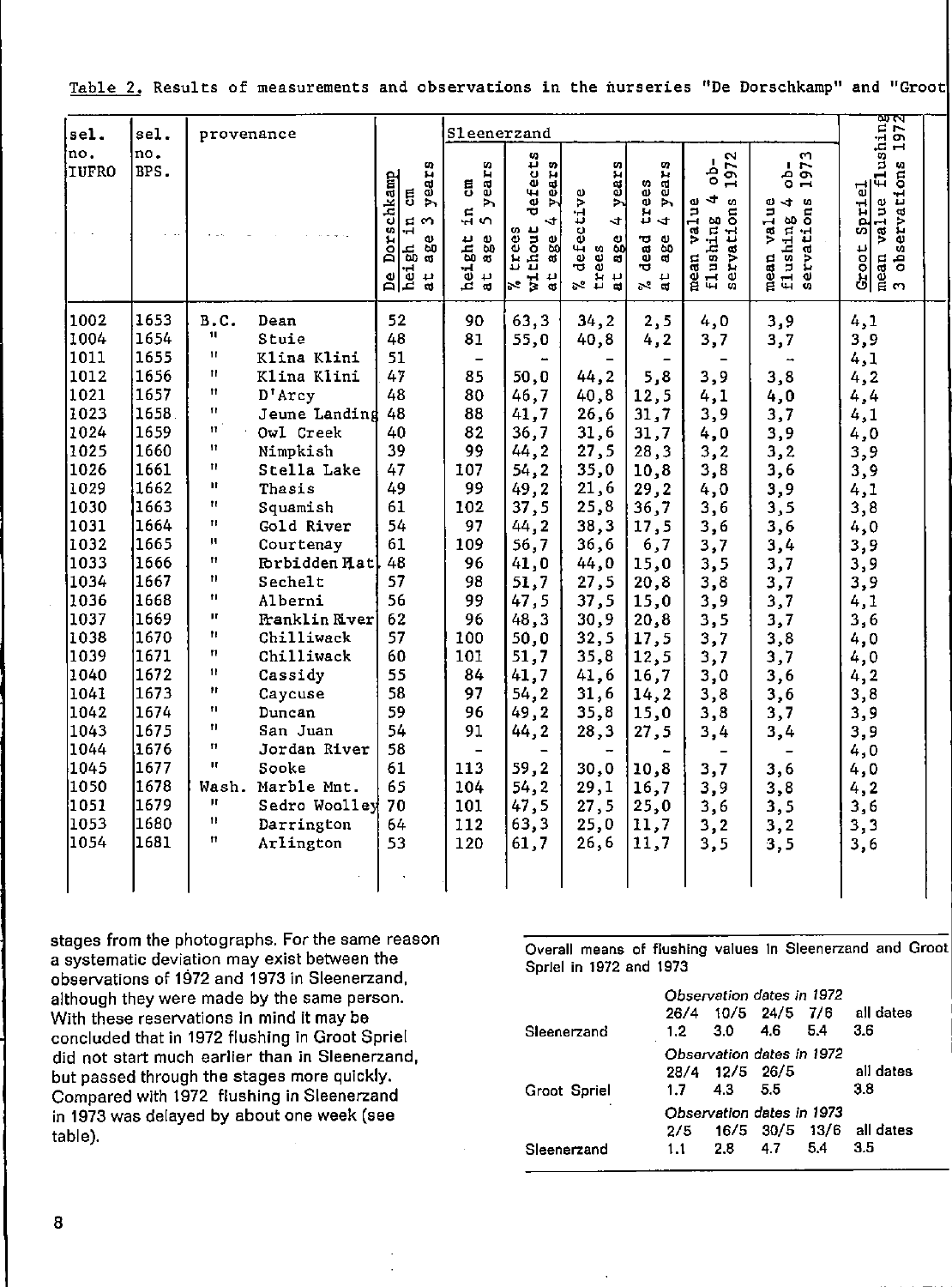# Spriel" and in the field experiment Sleenerzand

|                  | sel.  | sel.   | provenance                       |                                                    | Sleenerzand                                                             |                                                                                                                   |                                                                                                          |                                                                                                     |                                                                                                    |                                                                                                   |                                                                      |
|------------------|-------|--------|----------------------------------|----------------------------------------------------|-------------------------------------------------------------------------|-------------------------------------------------------------------------------------------------------------------|----------------------------------------------------------------------------------------------------------|-----------------------------------------------------------------------------------------------------|----------------------------------------------------------------------------------------------------|---------------------------------------------------------------------------------------------------|----------------------------------------------------------------------|
|                  | no.   | no.    |                                  |                                                    |                                                                         |                                                                                                                   |                                                                                                          |                                                                                                     |                                                                                                    |                                                                                                   |                                                                      |
| $\ddot{\bullet}$ | IUFRO | BPS.   |                                  | $\frac{1}{3}$ n cm<br>Dorschkamp<br>떏<br>تان<br>മ് | w<br>ii<br>Sa<br>ã<br>⋋<br>ir,<br>in,<br>height<br>age<br>$\frac{1}{3}$ | defects<br>I.B<br>yea:<br>$\ddot{\phantom{0}}$<br>thout<br>trees<br>¢.<br>Ō0<br>ಥ<br>남<br>$\overline{\mathbf{s}}$ | ears<br>defective<br>$\rightarrow$<br>$\ddot{\phantom{a}}$<br>e<br>eo<br>ees<br>ିଶ<br>$\frac{1}{3}$<br>£ | n<br>H<br>ees<br>year<br>Б<br>$\ddot{\phantom{a}}$<br>dead<br>$\bullet$<br>60<br>ಪ<br>$\frac{1}{3}$ | N<br>$\overline{5}$<br>à,<br>$\rightarrow$<br>$\ddot{}$<br>servations<br>value<br>flushing<br>mean | w<br>197<br>$\overline{a}$<br>$\ddot{\phantom{0}}$<br>servations<br>Ф<br>valu<br>flushing<br>mean | flushing<br>ons 1972<br>observation<br>Spriel<br>mean value<br>Groot |
|                  |       |        |                                  | .ca                                                |                                                                         | $\approx$                                                                                                         | $\mathbb{Z}^2$                                                                                           | $\approx$                                                                                           |                                                                                                    |                                                                                                   | $\mathbf{c}$                                                         |
|                  | 1057  | 1682   | Wash, Granite Falls              | 59                                                 | 116                                                                     | 66,6                                                                                                              | 21,7                                                                                                     | 11,7                                                                                                | 3,1                                                                                                | 3,1                                                                                               | 3,3                                                                  |
|                  | 1058  | 1683   | W<br>Lake Crescent               | 57                                                 | 107                                                                     | 65,8                                                                                                              | 22,5                                                                                                     | 11,7                                                                                                | 3,3                                                                                                | 3,1                                                                                               | 3,5                                                                  |
|                  | 11060 | 1684   | н<br>Sequim                      | 54                                                 | 94                                                                      | 42,5                                                                                                              | 38,3                                                                                                     | 19,2                                                                                                | 3,6                                                                                                | 3,6                                                                                               | 3,9                                                                  |
|                  | 1061  | 1685   | n<br>Louella Gua. Sta.           | 58                                                 | 119                                                                     | 81,7                                                                                                              | 15,0                                                                                                     |                                                                                                     | $3,3$ 3, 3                                                                                         | 3,5                                                                                               | 3,7                                                                  |
|                  | 1062  | i1686  | Ħ<br>Forks                       | 61                                                 | 122                                                                     | 74,2                                                                                                              | 22, 5                                                                                                    | 3,3                                                                                                 | 2,8                                                                                                | 2,8                                                                                               | 2,9                                                                  |
|                  | 1063  | 1687   | п<br>Gold Bar                    | 53                                                 | 110                                                                     | 65,8                                                                                                              | 28,4                                                                                                     |                                                                                                     | $5,8$ 4,0                                                                                          | 3,9                                                                                               | 4,1                                                                  |
|                  | 1064  | 1688   | п<br>Hoh River                   | 65                                                 | 111                                                                     | 67,5                                                                                                              | 21,7                                                                                                     | $10, 8$ 3, 2                                                                                        |                                                                                                    | 3,3                                                                                               | 3, 5                                                                 |
|                  | 1069  | 1689.  | Ħ<br>North Bend                  | 68                                                 | 118                                                                     | 65,0                                                                                                              | 28, 3                                                                                                    |                                                                                                     | $6, 7 \vert 3, 8$                                                                                  | 3,6                                                                                               | 4,1                                                                  |
|                  | 1073  | 1690   | Ħ<br>Humptulips                  | 64                                                 | 107                                                                     | 53,3                                                                                                              | 24, 2                                                                                                    | 22, 5                                                                                               | 2,6                                                                                                | 2,6                                                                                               | 2,8                                                                  |
|                  | 1075  | 1691   | 11<br>Enumclaw                   | 68                                                 | 95                                                                      | 22, 5                                                                                                             | 20,8                                                                                                     | $56, 7$ 3,0                                                                                         |                                                                                                    | 3,3                                                                                               | 3,7                                                                  |
|                  | 1076  | 1692   | n<br>Matlock                     | 50                                                 | 101                                                                     | 56,7                                                                                                              | 33,3                                                                                                     | $[0, 0]$ 3,0                                                                                        |                                                                                                    | 3,1                                                                                               | 3,1                                                                  |
|                  | 1077  | 1693   | Ħ<br><b>Shelton</b>              | 45                                                 | 99                                                                      | 61,7                                                                                                              | 26,6                                                                                                     | $11, 7$   3,5                                                                                       |                                                                                                    | 3,3                                                                                               | 3,9                                                                  |
|                  | 1080  | 1694   | 11<br>Yelm                       | 50                                                 | 102                                                                     | 67,5                                                                                                              | 20,8                                                                                                     | 11,713,9                                                                                            |                                                                                                    | 3,8                                                                                               | 4, 2                                                                 |
|                  | 1084  | 1695   | $\mathbf{u}$<br>Packwood         | 45                                                 |                                                                         |                                                                                                                   |                                                                                                          |                                                                                                     |                                                                                                    | $\overline{\phantom{a}}$                                                                          | 4,1                                                                  |
|                  | 1085  | 1696   | n<br>Randle                      | 52                                                 | 96                                                                      | 58,3                                                                                                              | 25,0                                                                                                     | 16, 7                                                                                               | 3,7                                                                                                | 3,6                                                                                               | 3,8                                                                  |
|                  | 1086  | {1697  | 11<br>Nase11e                    | 58                                                 | 91                                                                      | 40, 8                                                                                                             | 25,9                                                                                                     | $33,3$ 3,0                                                                                          |                                                                                                    | 3,1                                                                                               | 3,2                                                                  |
|                  | 1087  | l1 698 | п.<br>Skamokawa                  | 47                                                 | 99                                                                      | 42,5                                                                                                              | 25,8                                                                                                     | $31,7$ 2,8                                                                                          |                                                                                                    | 2,9                                                                                               | 3,1                                                                  |
|                  | 1088  | l1 699 | п<br>Castle Rock                 | 63                                                 | 95                                                                      | 39, 2                                                                                                             | 25,0                                                                                                     | 35,8[3,7]                                                                                           |                                                                                                    | 3,5                                                                                               | 3,7                                                                  |
|                  | 1089  | 1700   | п<br>Cathlamet                   | 58                                                 | 103                                                                     | 64, 2                                                                                                             | 19,2                                                                                                     | $16,7$ 3,1                                                                                          |                                                                                                    | 3,1                                                                                               | 3,4                                                                  |
|                  | 1091  | 1701   | 11<br>Yale                       | 67                                                 | 95                                                                      | 49,2                                                                                                              | 20,8                                                                                                     | $30,0$ 3,6                                                                                          |                                                                                                    | 3,2                                                                                               | 3,9                                                                  |
|                  | 1094  | 1702   | Vernonia<br>Ore.                 | 66                                                 | 96                                                                      | 54, 2                                                                                                             | 25,0                                                                                                     | $20, 8$   3,7                                                                                       |                                                                                                    | 3,5                                                                                               | 3,9                                                                  |
|                  | 1096  | 1703   | $^{\dagger \dagger}$<br>Sandy    | 72                                                 | 100                                                                     | 41,7                                                                                                              | 26,6                                                                                                     | 31,7                                                                                                | 3,5                                                                                                | 3,6                                                                                               | 4,0                                                                  |
|                  | 1098  | 1704   | π<br>Hebo                        | 63                                                 | 97                                                                      | 49,0                                                                                                              | 29,0                                                                                                     | $22,0$ 3,4                                                                                          |                                                                                                    | 3,4                                                                                               | 4,0                                                                  |
|                  | 1100  | 1705   | $\mathbf{1}$<br>Grande Ronde Ag. | 61                                                 | 103                                                                     | 54, 2                                                                                                             | 26,6                                                                                                     | 19, 2                                                                                               | 3,8                                                                                                | 3,7                                                                                               | 4, 2                                                                 |
|                  | 1101  | 1706   | 11<br>Waldport                   | 58                                                 | $\blacksquare$                                                          |                                                                                                                   |                                                                                                          |                                                                                                     |                                                                                                    |                                                                                                   | 4,0                                                                  |
|                  | 1102  | 1707   | 11<br>Upper Soda                 | 52                                                 | u.                                                                      |                                                                                                                   |                                                                                                          |                                                                                                     |                                                                                                    | -                                                                                                 | 3,8                                                                  |
|                  | 1103  | 1708   | п<br>Coquille                    | 53                                                 | $\rightarrow$                                                           |                                                                                                                   |                                                                                                          | -                                                                                                   |                                                                                                    | -                                                                                                 | 4,0                                                                  |
|                  | 1104  | 1709   | п<br>Brookings                   | 48                                                 | -                                                                       | ٠                                                                                                                 |                                                                                                          | -                                                                                                   |                                                                                                    | $\overline{\phantom{a}}$                                                                          | 4,6                                                                  |
|                  |       |        | Overall means                    | 56                                                 | 100                                                                     |                                                                                                                   |                                                                                                          |                                                                                                     | 3,6                                                                                                | 3, 5                                                                                              | 3,8                                                                  |
|                  |       |        |                                  |                                                    |                                                                         |                                                                                                                   |                                                                                                          |                                                                                                     |                                                                                                    |                                                                                                   |                                                                      |

The order of flushing of the provenances in Sleenerzand in 1972 and 1973 is very similar. The order of flushing in Groot Spriel is largely in agreement with that in Sleenerzand. Since late flushing is a desirable characteristic, the behaviour of a number of late flushing provenances will be dealt with in some detail.

Ten provenances are consistently late flushing in Sleenerzand and Groot Spriel:

| Sel. no      | Provenance           | mean flushing value |      |                          |  |  |  |  |
|--------------|----------------------|---------------------|------|--------------------------|--|--|--|--|
| <b>IUFRO</b> |                      |                     |      | Sleenerzand Groot Spriel |  |  |  |  |
|              |                      | 1972                | 1973 | 1972                     |  |  |  |  |
| 1073         | <b>Humptulips</b>    | 2.6                 | 2.6  | 2.8                      |  |  |  |  |
| 1062         | Forks                | 2.8                 | 2.8  | 2.9                      |  |  |  |  |
| 1087         | Skamokawa            | 2.8                 | 2.9  | 3.1                      |  |  |  |  |
| 1076         | Matlock              | 3.0                 | 3.1  | 3.1                      |  |  |  |  |
| 1086         | Naselle              | 3.0                 | 31   | 3.2                      |  |  |  |  |
| 1057         | <b>Granite Falls</b> | 3.1                 | 3.1  | 3.3                      |  |  |  |  |
| 1089         | Cathlamet            | 3.1                 | 3.1  | 3.4                      |  |  |  |  |
| 1053         | Darrington           | 3.2                 | 3.2  | 3.3                      |  |  |  |  |
| 1064         | Hoh River            | 32                  | 3.3  | 3.5                      |  |  |  |  |
| 1058         | Lake Crescent        | 33                  | 3.1  | 3.5                      |  |  |  |  |

 $\boldsymbol{9}$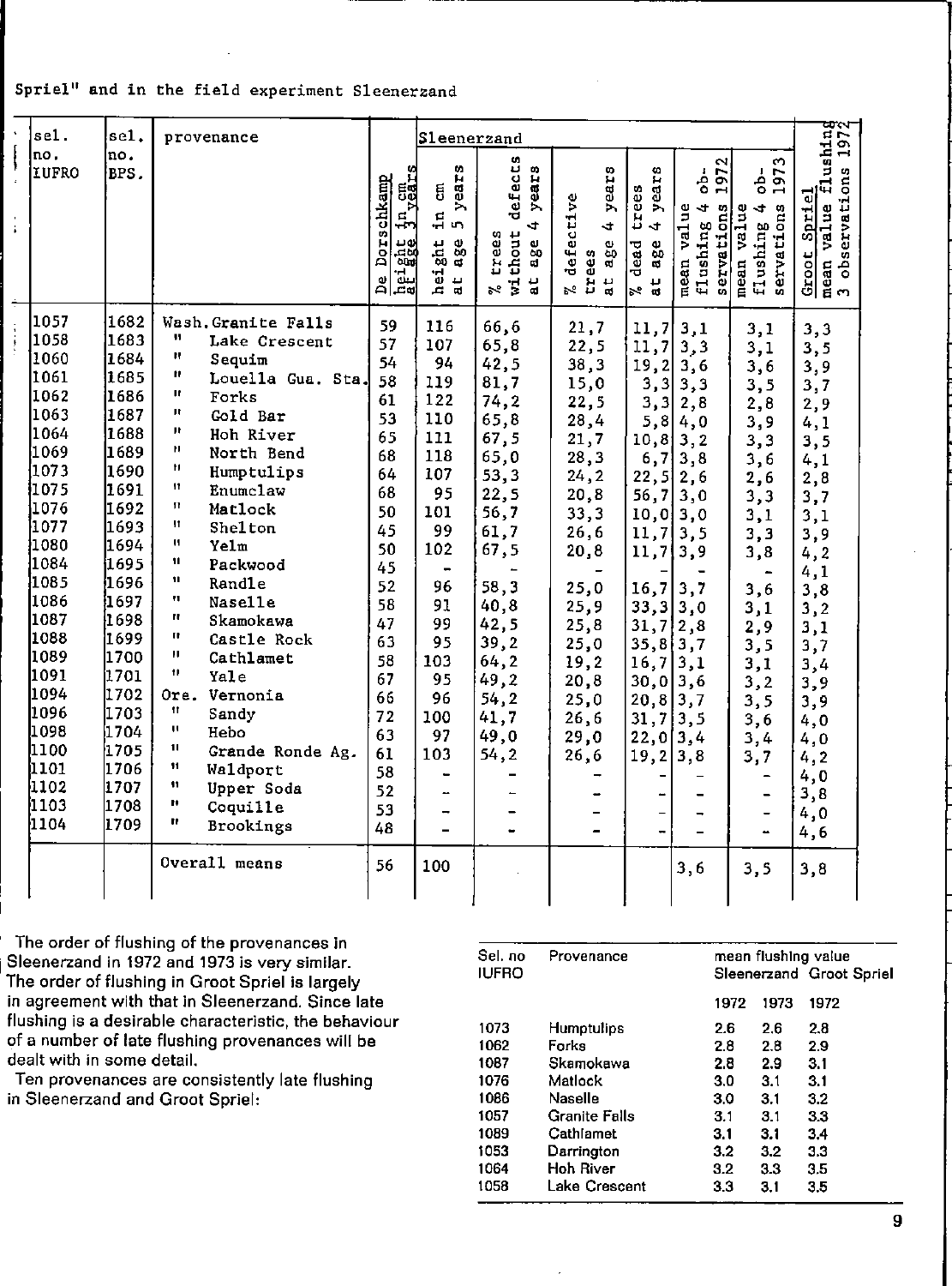# Table 3 Weather Reporting Station (W.R.S.) and IUFRO Provenances in Washington State (USA)<br>Climatological data

| de Bilt,<br>184<br>400<br>760<br>50<br>9<br>Netherlands<br>491<br>104<br>1957<br>$\Delta$<br>early flushing<br>1050<br>402<br>۰<br>120<br>Marblemount<br>146<br>73<br>16<br>-18<br>409<br>1656<br>402<br>Concrete<br>$\Delta$<br>365<br>172<br>16<br>60<br>13<br>-18<br>1170<br>high perc dead and defective trees<br>1051<br>202<br>Sedro Woolley<br>$\Delta$<br>$\bullet$<br>361<br>$30 - 61$<br>90<br>1126<br>excellent height growth<br>11054<br>202<br>Arlington<br>٠<br>$\Delta$<br>105-180<br>14<br>509<br>1509<br>176<br>90<br>-17<br>excellent<br>1057<br>202<br>Cranite Falls<br>٠<br>$\blacktriangle$<br>201<br>475<br>14<br>2045<br>165<br>150<br>-24<br>excellent<br>1053<br>403<br>Darrington<br>٠<br>٠<br>1245<br>146<br>168<br>15<br>$-15$<br>483<br>411<br>Start up<br>٨<br>1063<br>411<br>Cold Bar<br>120<br>$\bullet$<br>good height growth, early flushing<br>596<br>2296<br>411<br>lindex<br>160<br>A<br>280<br>14<br>$-23$<br>490<br>2032<br>411<br>Skykomish<br>А<br>$\sim$ to<br>414<br>14<br>-19<br>1532<br>132<br>412<br>Snoqualmie Falls<br>۸<br>330<br>13<br>$-16$<br>1321<br>1069<br>North Bend<br>-61<br>150<br>excellent height growth<br>412<br>$\bullet$<br>٠<br>14<br>$-18$<br>726<br>Palmer<br>269<br>2401<br>412<br>۸<br>1075<br>$2 - 0$<br>ligh perc, dead and defective trees<br>412<br>Enumclaw<br>$\circ$<br>401<br>170<br>14<br>1252<br>412<br>Buckley<br>Δ<br>457<br>1194<br>392<br>13<br>-14<br>412<br>Mud Mnt. Dam<br>4<br>354<br>1105<br>411<br>15<br>Snohomish<br>$\Delta$<br>15<br>346<br>$-19$<br>1188<br>36<br>411<br>Monroe<br>$\Delta$<br>34<br>16<br>$-14$<br>224<br>883<br>Δ<br>212<br>Seattle, Univ. of W.<br>241<br>989<br>15<br>-12<br>212<br>Seattle, Tacoma Ann.<br>Δ<br>116<br>533<br>1757<br>515<br>12<br>$-22$<br>421<br>Rainier Carbon River<br>$\Delta$<br>476<br>2224<br>422<br>Mineral<br>450<br>4<br>311<br>390<br>14<br>-22<br>1164<br>422<br>Alder Dam<br>Δ<br>220<br>106<br>1002<br>232<br>lYe1m<br>60<br>early flushing<br> 1080<br>$\circ$<br>۵<br>190<br>-27<br>240<br>Centralia<br>55<br>15<br>Δ<br>11088<br>Castle Rock<br>430<br>high perc, dead and defective trees<br>$\bullet$<br>150<br>13<br>406<br>1270<br>1190<br>430<br>Kid Valley<br>-11<br>207<br>Δ<br>284<br>15<br>-29<br>695<br>041<br>Longview<br>4<br>Δ<br>432<br>1089<br>2057<br>041<br>Cathlamet<br>143<br>LSO-240<br>fair height growth, late flushing<br>٠<br>$\blacktriangle$<br>1087<br>041<br>Skamokawa<br>180-240<br>$\blacksquare$<br>fair height growth, late flushing<br>584<br>8<br>Naselle<br>2819<br>041<br>A<br>1086<br>041/<br>poor height growth, high perc.dea<br>$30 - 60$<br>030 Naselle<br>and defective trees, late flushing<br>٥<br>483<br>14<br>163<br>030<br>15<br>-16<br>2108<br>South Bend<br>А<br>14<br>-14<br>475<br>2147<br>99<br>030<br>Hoquiam<br>з<br>Δ<br>15<br>292<br>1386<br>240<br><b>Oakville</b><br>$\Delta$<br>14<br>356<br>181<br>75<br>-15<br>1499<br>240<br>Elma<br>Δ.<br>16<br>305<br>168<br>231<br>İShe1 ton<br>90<br>-13<br>1633<br>1077<br>Δ<br>$\bullet$<br>7<br>fair height growth, late flushing<br>120<br>1076<br>Matlock<br>030<br>fair height growth, late flushing<br>٠<br>594<br>So. Cympic Tree Harm<br>174<br>3027<br>030<br>٨<br>140<br>1073<br>Humptulips<br>good height growth, late flushing<br>030<br>٠<br>14<br>762<br>157<br>63<br>-12<br>3200<br>012<br>Quinault<br>▲<br>237<br>15<br>-19<br>463<br>156<br>222<br>2546<br>Cushman Dam<br>$\blacktriangle$<br>240<br><b>1064</b><br>012<br>Hoh River<br>excellent<br>٠<br>660<br>184<br><b>1062</b><br>Forks<br>113<br>90<br>13<br>- 20<br>2921<br>excellent<br>012<br>٠<br>$\blacktriangle$<br>300<br><b>1058</b><br>012<br>Lake Crescent<br>excellent<br>٠<br>215<br>330<br>460<br>381<br>h 061<br>221<br>13<br>-18<br>1321<br>Louella Guard, Sta.<br>$\bullet$<br>excellent height growth<br>▲<br>216<br>162<br>221<br>23<br>$-14$<br>1016<br>Port Crescent<br>$\Delta$<br>245<br>163<br>Elvha<br>103<br>14<br>$-18$<br>1421<br>Δ<br>221<br>54<br>$-19$<br>129<br>181<br>I 060<br>$30 - 90$<br>13<br>427<br>221<br>Sequim<br>$\Delta$<br>۰<br>high perc. dead and defective trees<br>291<br>37<br>14<br>-18<br>198<br>Quilcene<br>1295<br>221<br>$\Delta$ | nel.<br>Inr.<br><b>IUFRO</b> | seed provenance and/or<br>zone Weather Reporting<br>Station | map<br>ref.<br>W.R.S.<br>$P_T$ . | elevation<br>in m<br>W.R.5. | elevation<br>in m<br>provenance | summer<br>temp.<br>in oC | average absolute summer<br>Einimum<br>temp.<br>in oC | precip.<br>in mm | <b>annual</b><br>precip.<br>iin mma | оf<br>frost<br>days | number remarks on performance of prove-<br>nance |
|-----------------------------------------------------------------------------------------------------------------------------------------------------------------------------------------------------------------------------------------------------------------------------------------------------------------------------------------------------------------------------------------------------------------------------------------------------------------------------------------------------------------------------------------------------------------------------------------------------------------------------------------------------------------------------------------------------------------------------------------------------------------------------------------------------------------------------------------------------------------------------------------------------------------------------------------------------------------------------------------------------------------------------------------------------------------------------------------------------------------------------------------------------------------------------------------------------------------------------------------------------------------------------------------------------------------------------------------------------------------------------------------------------------------------------------------------------------------------------------------------------------------------------------------------------------------------------------------------------------------------------------------------------------------------------------------------------------------------------------------------------------------------------------------------------------------------------------------------------------------------------------------------------------------------------------------------------------------------------------------------------------------------------------------------------------------------------------------------------------------------------------------------------------------------------------------------------------------------------------------------------------------------------------------------------------------------------------------------------------------------------------------------------------------------------------------------------------------------------------------------------------------------------------------------------------------------------------------------------------------------------------------------------------------------------------------------------------------------------------------------------------------------------------------------------------------------------------------------------------------------------------------------------------------------------------------------------------------------------------------------------------------------------------------------------------------------------------------------------------------------------------------------------------------------------------------------------------------------------------------------------------------------------------------------------------------------------------------------------------------------------------------------------------------------------------------------------------------------------------------------------------------------------------------------------------------------------------------------------------------------------------------------------------------------------------------------------------------------------------------------------------------------------------------------------------------------------------------------------------------------------------------------------------------------------------------------------------------------------------------------------------------------------------------------------------------------------------------------------------------------------------------------------------------------------------------------------------------------|------------------------------|-------------------------------------------------------------|----------------------------------|-----------------------------|---------------------------------|--------------------------|------------------------------------------------------|------------------|-------------------------------------|---------------------|--------------------------------------------------|
|                                                                                                                                                                                                                                                                                                                                                                                                                                                                                                                                                                                                                                                                                                                                                                                                                                                                                                                                                                                                                                                                                                                                                                                                                                                                                                                                                                                                                                                                                                                                                                                                                                                                                                                                                                                                                                                                                                                                                                                                                                                                                                                                                                                                                                                                                                                                                                                                                                                                                                                                                                                                                                                                                                                                                                                                                                                                                                                                                                                                                                                                                                                                                                                                                                                                                                                                                                                                                                                                                                                                                                                                                                                                                                                                                                                                                                                                                                                                                                                                                                                                                                                                                                                                                       |                              |                                                             |                                  |                             |                                 |                          |                                                      |                  |                                     |                     |                                                  |
|                                                                                                                                                                                                                                                                                                                                                                                                                                                                                                                                                                                                                                                                                                                                                                                                                                                                                                                                                                                                                                                                                                                                                                                                                                                                                                                                                                                                                                                                                                                                                                                                                                                                                                                                                                                                                                                                                                                                                                                                                                                                                                                                                                                                                                                                                                                                                                                                                                                                                                                                                                                                                                                                                                                                                                                                                                                                                                                                                                                                                                                                                                                                                                                                                                                                                                                                                                                                                                                                                                                                                                                                                                                                                                                                                                                                                                                                                                                                                                                                                                                                                                                                                                                                                       |                              |                                                             |                                  |                             |                                 |                          |                                                      |                  |                                     |                     |                                                  |
|                                                                                                                                                                                                                                                                                                                                                                                                                                                                                                                                                                                                                                                                                                                                                                                                                                                                                                                                                                                                                                                                                                                                                                                                                                                                                                                                                                                                                                                                                                                                                                                                                                                                                                                                                                                                                                                                                                                                                                                                                                                                                                                                                                                                                                                                                                                                                                                                                                                                                                                                                                                                                                                                                                                                                                                                                                                                                                                                                                                                                                                                                                                                                                                                                                                                                                                                                                                                                                                                                                                                                                                                                                                                                                                                                                                                                                                                                                                                                                                                                                                                                                                                                                                                                       |                              |                                                             |                                  |                             |                                 |                          |                                                      |                  |                                     |                     |                                                  |
|                                                                                                                                                                                                                                                                                                                                                                                                                                                                                                                                                                                                                                                                                                                                                                                                                                                                                                                                                                                                                                                                                                                                                                                                                                                                                                                                                                                                                                                                                                                                                                                                                                                                                                                                                                                                                                                                                                                                                                                                                                                                                                                                                                                                                                                                                                                                                                                                                                                                                                                                                                                                                                                                                                                                                                                                                                                                                                                                                                                                                                                                                                                                                                                                                                                                                                                                                                                                                                                                                                                                                                                                                                                                                                                                                                                                                                                                                                                                                                                                                                                                                                                                                                                                                       |                              |                                                             |                                  |                             |                                 |                          |                                                      |                  |                                     |                     |                                                  |
|                                                                                                                                                                                                                                                                                                                                                                                                                                                                                                                                                                                                                                                                                                                                                                                                                                                                                                                                                                                                                                                                                                                                                                                                                                                                                                                                                                                                                                                                                                                                                                                                                                                                                                                                                                                                                                                                                                                                                                                                                                                                                                                                                                                                                                                                                                                                                                                                                                                                                                                                                                                                                                                                                                                                                                                                                                                                                                                                                                                                                                                                                                                                                                                                                                                                                                                                                                                                                                                                                                                                                                                                                                                                                                                                                                                                                                                                                                                                                                                                                                                                                                                                                                                                                       |                              |                                                             |                                  |                             |                                 |                          |                                                      |                  |                                     |                     |                                                  |
|                                                                                                                                                                                                                                                                                                                                                                                                                                                                                                                                                                                                                                                                                                                                                                                                                                                                                                                                                                                                                                                                                                                                                                                                                                                                                                                                                                                                                                                                                                                                                                                                                                                                                                                                                                                                                                                                                                                                                                                                                                                                                                                                                                                                                                                                                                                                                                                                                                                                                                                                                                                                                                                                                                                                                                                                                                                                                                                                                                                                                                                                                                                                                                                                                                                                                                                                                                                                                                                                                                                                                                                                                                                                                                                                                                                                                                                                                                                                                                                                                                                                                                                                                                                                                       |                              |                                                             |                                  |                             |                                 |                          |                                                      |                  |                                     |                     |                                                  |
|                                                                                                                                                                                                                                                                                                                                                                                                                                                                                                                                                                                                                                                                                                                                                                                                                                                                                                                                                                                                                                                                                                                                                                                                                                                                                                                                                                                                                                                                                                                                                                                                                                                                                                                                                                                                                                                                                                                                                                                                                                                                                                                                                                                                                                                                                                                                                                                                                                                                                                                                                                                                                                                                                                                                                                                                                                                                                                                                                                                                                                                                                                                                                                                                                                                                                                                                                                                                                                                                                                                                                                                                                                                                                                                                                                                                                                                                                                                                                                                                                                                                                                                                                                                                                       |                              |                                                             |                                  |                             |                                 |                          |                                                      |                  |                                     |                     |                                                  |
|                                                                                                                                                                                                                                                                                                                                                                                                                                                                                                                                                                                                                                                                                                                                                                                                                                                                                                                                                                                                                                                                                                                                                                                                                                                                                                                                                                                                                                                                                                                                                                                                                                                                                                                                                                                                                                                                                                                                                                                                                                                                                                                                                                                                                                                                                                                                                                                                                                                                                                                                                                                                                                                                                                                                                                                                                                                                                                                                                                                                                                                                                                                                                                                                                                                                                                                                                                                                                                                                                                                                                                                                                                                                                                                                                                                                                                                                                                                                                                                                                                                                                                                                                                                                                       |                              |                                                             |                                  |                             |                                 |                          |                                                      |                  |                                     |                     |                                                  |
|                                                                                                                                                                                                                                                                                                                                                                                                                                                                                                                                                                                                                                                                                                                                                                                                                                                                                                                                                                                                                                                                                                                                                                                                                                                                                                                                                                                                                                                                                                                                                                                                                                                                                                                                                                                                                                                                                                                                                                                                                                                                                                                                                                                                                                                                                                                                                                                                                                                                                                                                                                                                                                                                                                                                                                                                                                                                                                                                                                                                                                                                                                                                                                                                                                                                                                                                                                                                                                                                                                                                                                                                                                                                                                                                                                                                                                                                                                                                                                                                                                                                                                                                                                                                                       |                              |                                                             |                                  |                             |                                 |                          |                                                      |                  |                                     |                     |                                                  |
|                                                                                                                                                                                                                                                                                                                                                                                                                                                                                                                                                                                                                                                                                                                                                                                                                                                                                                                                                                                                                                                                                                                                                                                                                                                                                                                                                                                                                                                                                                                                                                                                                                                                                                                                                                                                                                                                                                                                                                                                                                                                                                                                                                                                                                                                                                                                                                                                                                                                                                                                                                                                                                                                                                                                                                                                                                                                                                                                                                                                                                                                                                                                                                                                                                                                                                                                                                                                                                                                                                                                                                                                                                                                                                                                                                                                                                                                                                                                                                                                                                                                                                                                                                                                                       |                              |                                                             |                                  |                             |                                 |                          |                                                      |                  |                                     |                     |                                                  |
|                                                                                                                                                                                                                                                                                                                                                                                                                                                                                                                                                                                                                                                                                                                                                                                                                                                                                                                                                                                                                                                                                                                                                                                                                                                                                                                                                                                                                                                                                                                                                                                                                                                                                                                                                                                                                                                                                                                                                                                                                                                                                                                                                                                                                                                                                                                                                                                                                                                                                                                                                                                                                                                                                                                                                                                                                                                                                                                                                                                                                                                                                                                                                                                                                                                                                                                                                                                                                                                                                                                                                                                                                                                                                                                                                                                                                                                                                                                                                                                                                                                                                                                                                                                                                       |                              |                                                             |                                  |                             |                                 |                          |                                                      |                  |                                     |                     |                                                  |
|                                                                                                                                                                                                                                                                                                                                                                                                                                                                                                                                                                                                                                                                                                                                                                                                                                                                                                                                                                                                                                                                                                                                                                                                                                                                                                                                                                                                                                                                                                                                                                                                                                                                                                                                                                                                                                                                                                                                                                                                                                                                                                                                                                                                                                                                                                                                                                                                                                                                                                                                                                                                                                                                                                                                                                                                                                                                                                                                                                                                                                                                                                                                                                                                                                                                                                                                                                                                                                                                                                                                                                                                                                                                                                                                                                                                                                                                                                                                                                                                                                                                                                                                                                                                                       |                              |                                                             |                                  |                             |                                 |                          |                                                      |                  |                                     |                     |                                                  |
|                                                                                                                                                                                                                                                                                                                                                                                                                                                                                                                                                                                                                                                                                                                                                                                                                                                                                                                                                                                                                                                                                                                                                                                                                                                                                                                                                                                                                                                                                                                                                                                                                                                                                                                                                                                                                                                                                                                                                                                                                                                                                                                                                                                                                                                                                                                                                                                                                                                                                                                                                                                                                                                                                                                                                                                                                                                                                                                                                                                                                                                                                                                                                                                                                                                                                                                                                                                                                                                                                                                                                                                                                                                                                                                                                                                                                                                                                                                                                                                                                                                                                                                                                                                                                       |                              |                                                             |                                  |                             |                                 |                          |                                                      |                  |                                     |                     |                                                  |
|                                                                                                                                                                                                                                                                                                                                                                                                                                                                                                                                                                                                                                                                                                                                                                                                                                                                                                                                                                                                                                                                                                                                                                                                                                                                                                                                                                                                                                                                                                                                                                                                                                                                                                                                                                                                                                                                                                                                                                                                                                                                                                                                                                                                                                                                                                                                                                                                                                                                                                                                                                                                                                                                                                                                                                                                                                                                                                                                                                                                                                                                                                                                                                                                                                                                                                                                                                                                                                                                                                                                                                                                                                                                                                                                                                                                                                                                                                                                                                                                                                                                                                                                                                                                                       |                              |                                                             |                                  |                             |                                 |                          |                                                      |                  |                                     |                     |                                                  |
|                                                                                                                                                                                                                                                                                                                                                                                                                                                                                                                                                                                                                                                                                                                                                                                                                                                                                                                                                                                                                                                                                                                                                                                                                                                                                                                                                                                                                                                                                                                                                                                                                                                                                                                                                                                                                                                                                                                                                                                                                                                                                                                                                                                                                                                                                                                                                                                                                                                                                                                                                                                                                                                                                                                                                                                                                                                                                                                                                                                                                                                                                                                                                                                                                                                                                                                                                                                                                                                                                                                                                                                                                                                                                                                                                                                                                                                                                                                                                                                                                                                                                                                                                                                                                       |                              |                                                             |                                  |                             |                                 |                          |                                                      |                  |                                     |                     |                                                  |
|                                                                                                                                                                                                                                                                                                                                                                                                                                                                                                                                                                                                                                                                                                                                                                                                                                                                                                                                                                                                                                                                                                                                                                                                                                                                                                                                                                                                                                                                                                                                                                                                                                                                                                                                                                                                                                                                                                                                                                                                                                                                                                                                                                                                                                                                                                                                                                                                                                                                                                                                                                                                                                                                                                                                                                                                                                                                                                                                                                                                                                                                                                                                                                                                                                                                                                                                                                                                                                                                                                                                                                                                                                                                                                                                                                                                                                                                                                                                                                                                                                                                                                                                                                                                                       |                              |                                                             |                                  |                             |                                 |                          |                                                      |                  |                                     |                     |                                                  |
|                                                                                                                                                                                                                                                                                                                                                                                                                                                                                                                                                                                                                                                                                                                                                                                                                                                                                                                                                                                                                                                                                                                                                                                                                                                                                                                                                                                                                                                                                                                                                                                                                                                                                                                                                                                                                                                                                                                                                                                                                                                                                                                                                                                                                                                                                                                                                                                                                                                                                                                                                                                                                                                                                                                                                                                                                                                                                                                                                                                                                                                                                                                                                                                                                                                                                                                                                                                                                                                                                                                                                                                                                                                                                                                                                                                                                                                                                                                                                                                                                                                                                                                                                                                                                       |                              |                                                             |                                  |                             |                                 |                          |                                                      |                  |                                     |                     |                                                  |
|                                                                                                                                                                                                                                                                                                                                                                                                                                                                                                                                                                                                                                                                                                                                                                                                                                                                                                                                                                                                                                                                                                                                                                                                                                                                                                                                                                                                                                                                                                                                                                                                                                                                                                                                                                                                                                                                                                                                                                                                                                                                                                                                                                                                                                                                                                                                                                                                                                                                                                                                                                                                                                                                                                                                                                                                                                                                                                                                                                                                                                                                                                                                                                                                                                                                                                                                                                                                                                                                                                                                                                                                                                                                                                                                                                                                                                                                                                                                                                                                                                                                                                                                                                                                                       |                              |                                                             |                                  |                             |                                 |                          |                                                      |                  |                                     |                     |                                                  |
|                                                                                                                                                                                                                                                                                                                                                                                                                                                                                                                                                                                                                                                                                                                                                                                                                                                                                                                                                                                                                                                                                                                                                                                                                                                                                                                                                                                                                                                                                                                                                                                                                                                                                                                                                                                                                                                                                                                                                                                                                                                                                                                                                                                                                                                                                                                                                                                                                                                                                                                                                                                                                                                                                                                                                                                                                                                                                                                                                                                                                                                                                                                                                                                                                                                                                                                                                                                                                                                                                                                                                                                                                                                                                                                                                                                                                                                                                                                                                                                                                                                                                                                                                                                                                       |                              |                                                             |                                  |                             |                                 |                          |                                                      |                  |                                     |                     |                                                  |
|                                                                                                                                                                                                                                                                                                                                                                                                                                                                                                                                                                                                                                                                                                                                                                                                                                                                                                                                                                                                                                                                                                                                                                                                                                                                                                                                                                                                                                                                                                                                                                                                                                                                                                                                                                                                                                                                                                                                                                                                                                                                                                                                                                                                                                                                                                                                                                                                                                                                                                                                                                                                                                                                                                                                                                                                                                                                                                                                                                                                                                                                                                                                                                                                                                                                                                                                                                                                                                                                                                                                                                                                                                                                                                                                                                                                                                                                                                                                                                                                                                                                                                                                                                                                                       |                              |                                                             |                                  |                             |                                 |                          |                                                      |                  |                                     |                     |                                                  |
|                                                                                                                                                                                                                                                                                                                                                                                                                                                                                                                                                                                                                                                                                                                                                                                                                                                                                                                                                                                                                                                                                                                                                                                                                                                                                                                                                                                                                                                                                                                                                                                                                                                                                                                                                                                                                                                                                                                                                                                                                                                                                                                                                                                                                                                                                                                                                                                                                                                                                                                                                                                                                                                                                                                                                                                                                                                                                                                                                                                                                                                                                                                                                                                                                                                                                                                                                                                                                                                                                                                                                                                                                                                                                                                                                                                                                                                                                                                                                                                                                                                                                                                                                                                                                       |                              |                                                             |                                  |                             |                                 |                          |                                                      |                  |                                     |                     |                                                  |
|                                                                                                                                                                                                                                                                                                                                                                                                                                                                                                                                                                                                                                                                                                                                                                                                                                                                                                                                                                                                                                                                                                                                                                                                                                                                                                                                                                                                                                                                                                                                                                                                                                                                                                                                                                                                                                                                                                                                                                                                                                                                                                                                                                                                                                                                                                                                                                                                                                                                                                                                                                                                                                                                                                                                                                                                                                                                                                                                                                                                                                                                                                                                                                                                                                                                                                                                                                                                                                                                                                                                                                                                                                                                                                                                                                                                                                                                                                                                                                                                                                                                                                                                                                                                                       |                              |                                                             |                                  |                             |                                 |                          |                                                      |                  |                                     |                     |                                                  |
|                                                                                                                                                                                                                                                                                                                                                                                                                                                                                                                                                                                                                                                                                                                                                                                                                                                                                                                                                                                                                                                                                                                                                                                                                                                                                                                                                                                                                                                                                                                                                                                                                                                                                                                                                                                                                                                                                                                                                                                                                                                                                                                                                                                                                                                                                                                                                                                                                                                                                                                                                                                                                                                                                                                                                                                                                                                                                                                                                                                                                                                                                                                                                                                                                                                                                                                                                                                                                                                                                                                                                                                                                                                                                                                                                                                                                                                                                                                                                                                                                                                                                                                                                                                                                       |                              |                                                             |                                  |                             |                                 |                          |                                                      |                  |                                     |                     |                                                  |
|                                                                                                                                                                                                                                                                                                                                                                                                                                                                                                                                                                                                                                                                                                                                                                                                                                                                                                                                                                                                                                                                                                                                                                                                                                                                                                                                                                                                                                                                                                                                                                                                                                                                                                                                                                                                                                                                                                                                                                                                                                                                                                                                                                                                                                                                                                                                                                                                                                                                                                                                                                                                                                                                                                                                                                                                                                                                                                                                                                                                                                                                                                                                                                                                                                                                                                                                                                                                                                                                                                                                                                                                                                                                                                                                                                                                                                                                                                                                                                                                                                                                                                                                                                                                                       |                              |                                                             |                                  |                             |                                 |                          |                                                      |                  |                                     |                     |                                                  |
|                                                                                                                                                                                                                                                                                                                                                                                                                                                                                                                                                                                                                                                                                                                                                                                                                                                                                                                                                                                                                                                                                                                                                                                                                                                                                                                                                                                                                                                                                                                                                                                                                                                                                                                                                                                                                                                                                                                                                                                                                                                                                                                                                                                                                                                                                                                                                                                                                                                                                                                                                                                                                                                                                                                                                                                                                                                                                                                                                                                                                                                                                                                                                                                                                                                                                                                                                                                                                                                                                                                                                                                                                                                                                                                                                                                                                                                                                                                                                                                                                                                                                                                                                                                                                       |                              |                                                             |                                  |                             |                                 |                          |                                                      |                  |                                     |                     |                                                  |
|                                                                                                                                                                                                                                                                                                                                                                                                                                                                                                                                                                                                                                                                                                                                                                                                                                                                                                                                                                                                                                                                                                                                                                                                                                                                                                                                                                                                                                                                                                                                                                                                                                                                                                                                                                                                                                                                                                                                                                                                                                                                                                                                                                                                                                                                                                                                                                                                                                                                                                                                                                                                                                                                                                                                                                                                                                                                                                                                                                                                                                                                                                                                                                                                                                                                                                                                                                                                                                                                                                                                                                                                                                                                                                                                                                                                                                                                                                                                                                                                                                                                                                                                                                                                                       |                              |                                                             |                                  |                             |                                 |                          |                                                      |                  |                                     |                     |                                                  |
|                                                                                                                                                                                                                                                                                                                                                                                                                                                                                                                                                                                                                                                                                                                                                                                                                                                                                                                                                                                                                                                                                                                                                                                                                                                                                                                                                                                                                                                                                                                                                                                                                                                                                                                                                                                                                                                                                                                                                                                                                                                                                                                                                                                                                                                                                                                                                                                                                                                                                                                                                                                                                                                                                                                                                                                                                                                                                                                                                                                                                                                                                                                                                                                                                                                                                                                                                                                                                                                                                                                                                                                                                                                                                                                                                                                                                                                                                                                                                                                                                                                                                                                                                                                                                       |                              |                                                             |                                  |                             |                                 |                          |                                                      |                  |                                     |                     |                                                  |
|                                                                                                                                                                                                                                                                                                                                                                                                                                                                                                                                                                                                                                                                                                                                                                                                                                                                                                                                                                                                                                                                                                                                                                                                                                                                                                                                                                                                                                                                                                                                                                                                                                                                                                                                                                                                                                                                                                                                                                                                                                                                                                                                                                                                                                                                                                                                                                                                                                                                                                                                                                                                                                                                                                                                                                                                                                                                                                                                                                                                                                                                                                                                                                                                                                                                                                                                                                                                                                                                                                                                                                                                                                                                                                                                                                                                                                                                                                                                                                                                                                                                                                                                                                                                                       |                              |                                                             |                                  |                             |                                 |                          |                                                      |                  |                                     |                     |                                                  |
|                                                                                                                                                                                                                                                                                                                                                                                                                                                                                                                                                                                                                                                                                                                                                                                                                                                                                                                                                                                                                                                                                                                                                                                                                                                                                                                                                                                                                                                                                                                                                                                                                                                                                                                                                                                                                                                                                                                                                                                                                                                                                                                                                                                                                                                                                                                                                                                                                                                                                                                                                                                                                                                                                                                                                                                                                                                                                                                                                                                                                                                                                                                                                                                                                                                                                                                                                                                                                                                                                                                                                                                                                                                                                                                                                                                                                                                                                                                                                                                                                                                                                                                                                                                                                       |                              |                                                             |                                  |                             |                                 |                          |                                                      |                  |                                     |                     |                                                  |
|                                                                                                                                                                                                                                                                                                                                                                                                                                                                                                                                                                                                                                                                                                                                                                                                                                                                                                                                                                                                                                                                                                                                                                                                                                                                                                                                                                                                                                                                                                                                                                                                                                                                                                                                                                                                                                                                                                                                                                                                                                                                                                                                                                                                                                                                                                                                                                                                                                                                                                                                                                                                                                                                                                                                                                                                                                                                                                                                                                                                                                                                                                                                                                                                                                                                                                                                                                                                                                                                                                                                                                                                                                                                                                                                                                                                                                                                                                                                                                                                                                                                                                                                                                                                                       |                              |                                                             |                                  |                             |                                 |                          |                                                      |                  |                                     |                     |                                                  |
|                                                                                                                                                                                                                                                                                                                                                                                                                                                                                                                                                                                                                                                                                                                                                                                                                                                                                                                                                                                                                                                                                                                                                                                                                                                                                                                                                                                                                                                                                                                                                                                                                                                                                                                                                                                                                                                                                                                                                                                                                                                                                                                                                                                                                                                                                                                                                                                                                                                                                                                                                                                                                                                                                                                                                                                                                                                                                                                                                                                                                                                                                                                                                                                                                                                                                                                                                                                                                                                                                                                                                                                                                                                                                                                                                                                                                                                                                                                                                                                                                                                                                                                                                                                                                       |                              |                                                             |                                  |                             |                                 |                          |                                                      |                  |                                     |                     |                                                  |
|                                                                                                                                                                                                                                                                                                                                                                                                                                                                                                                                                                                                                                                                                                                                                                                                                                                                                                                                                                                                                                                                                                                                                                                                                                                                                                                                                                                                                                                                                                                                                                                                                                                                                                                                                                                                                                                                                                                                                                                                                                                                                                                                                                                                                                                                                                                                                                                                                                                                                                                                                                                                                                                                                                                                                                                                                                                                                                                                                                                                                                                                                                                                                                                                                                                                                                                                                                                                                                                                                                                                                                                                                                                                                                                                                                                                                                                                                                                                                                                                                                                                                                                                                                                                                       |                              |                                                             |                                  |                             |                                 |                          |                                                      |                  |                                     |                     |                                                  |
|                                                                                                                                                                                                                                                                                                                                                                                                                                                                                                                                                                                                                                                                                                                                                                                                                                                                                                                                                                                                                                                                                                                                                                                                                                                                                                                                                                                                                                                                                                                                                                                                                                                                                                                                                                                                                                                                                                                                                                                                                                                                                                                                                                                                                                                                                                                                                                                                                                                                                                                                                                                                                                                                                                                                                                                                                                                                                                                                                                                                                                                                                                                                                                                                                                                                                                                                                                                                                                                                                                                                                                                                                                                                                                                                                                                                                                                                                                                                                                                                                                                                                                                                                                                                                       |                              |                                                             |                                  |                             |                                 |                          |                                                      |                  |                                     |                     |                                                  |
|                                                                                                                                                                                                                                                                                                                                                                                                                                                                                                                                                                                                                                                                                                                                                                                                                                                                                                                                                                                                                                                                                                                                                                                                                                                                                                                                                                                                                                                                                                                                                                                                                                                                                                                                                                                                                                                                                                                                                                                                                                                                                                                                                                                                                                                                                                                                                                                                                                                                                                                                                                                                                                                                                                                                                                                                                                                                                                                                                                                                                                                                                                                                                                                                                                                                                                                                                                                                                                                                                                                                                                                                                                                                                                                                                                                                                                                                                                                                                                                                                                                                                                                                                                                                                       |                              |                                                             |                                  |                             |                                 |                          |                                                      |                  |                                     |                     |                                                  |
|                                                                                                                                                                                                                                                                                                                                                                                                                                                                                                                                                                                                                                                                                                                                                                                                                                                                                                                                                                                                                                                                                                                                                                                                                                                                                                                                                                                                                                                                                                                                                                                                                                                                                                                                                                                                                                                                                                                                                                                                                                                                                                                                                                                                                                                                                                                                                                                                                                                                                                                                                                                                                                                                                                                                                                                                                                                                                                                                                                                                                                                                                                                                                                                                                                                                                                                                                                                                                                                                                                                                                                                                                                                                                                                                                                                                                                                                                                                                                                                                                                                                                                                                                                                                                       |                              |                                                             |                                  |                             |                                 |                          |                                                      |                  |                                     |                     |                                                  |
|                                                                                                                                                                                                                                                                                                                                                                                                                                                                                                                                                                                                                                                                                                                                                                                                                                                                                                                                                                                                                                                                                                                                                                                                                                                                                                                                                                                                                                                                                                                                                                                                                                                                                                                                                                                                                                                                                                                                                                                                                                                                                                                                                                                                                                                                                                                                                                                                                                                                                                                                                                                                                                                                                                                                                                                                                                                                                                                                                                                                                                                                                                                                                                                                                                                                                                                                                                                                                                                                                                                                                                                                                                                                                                                                                                                                                                                                                                                                                                                                                                                                                                                                                                                                                       |                              |                                                             |                                  |                             |                                 |                          |                                                      |                  |                                     |                     |                                                  |
|                                                                                                                                                                                                                                                                                                                                                                                                                                                                                                                                                                                                                                                                                                                                                                                                                                                                                                                                                                                                                                                                                                                                                                                                                                                                                                                                                                                                                                                                                                                                                                                                                                                                                                                                                                                                                                                                                                                                                                                                                                                                                                                                                                                                                                                                                                                                                                                                                                                                                                                                                                                                                                                                                                                                                                                                                                                                                                                                                                                                                                                                                                                                                                                                                                                                                                                                                                                                                                                                                                                                                                                                                                                                                                                                                                                                                                                                                                                                                                                                                                                                                                                                                                                                                       |                              |                                                             |                                  |                             |                                 |                          |                                                      |                  |                                     |                     |                                                  |
| 222 Quilcene Dam<br>308<br>340<br>٠<br>1709                                                                                                                                                                                                                                                                                                                                                                                                                                                                                                                                                                                                                                                                                                                                                                                                                                                                                                                                                                                                                                                                                                                                                                                                                                                                                                                                                                                                                                                                                                                                                                                                                                                                                                                                                                                                                                                                                                                                                                                                                                                                                                                                                                                                                                                                                                                                                                                                                                                                                                                                                                                                                                                                                                                                                                                                                                                                                                                                                                                                                                                                                                                                                                                                                                                                                                                                                                                                                                                                                                                                                                                                                                                                                                                                                                                                                                                                                                                                                                                                                                                                                                                                                                           |                              |                                                             |                                  |                             |                                 |                          |                                                      |                  |                                     |                     |                                                  |

x \* provenance with good performance<br>o provenance with poor growth and survival and/or early flushing<br>a Weather Reporting Station in area with good provenances<br>a Weather Reporting Station outside area with good provenances

المستنقطة والمستنقل والمناسب والمتشار والأمران والمحامد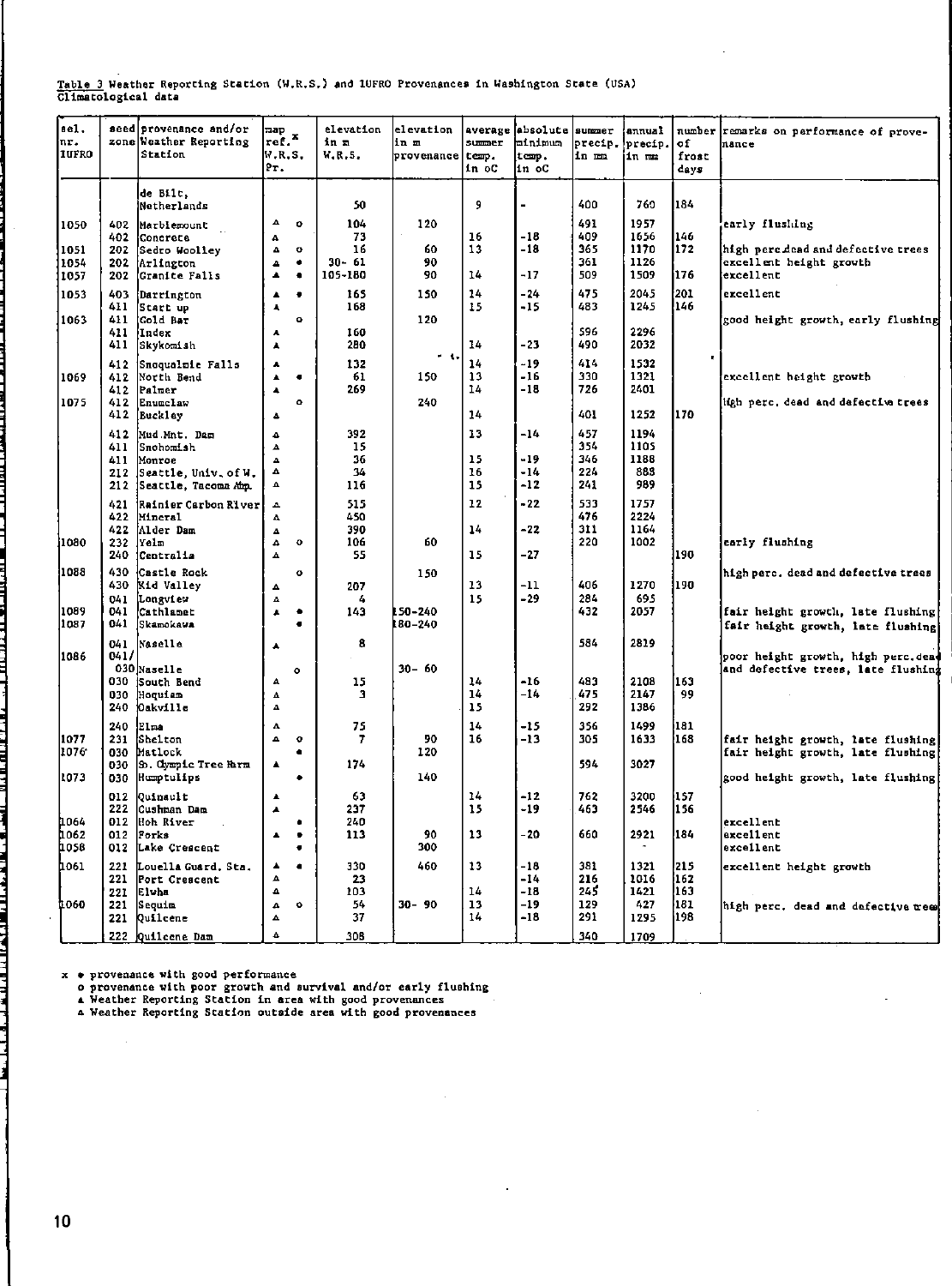

Consistently late flushing in Sleenerzand but in a middle position in Groot Spriel are Enumclaw and Nimpkish. Some provenances are late flushng in Sleenerzand in one year and in a middle position in another year while also taking a middle position in Groot Spriel. Others are consistently in a middle position in Sleenerzand but relatively late flushing in Groot Spriel. The flushing data of the provenances of these three groups are summarized in the following table:

| Sel. no<br><b>IUFRO</b> | provenance        | mean flushing value<br>Sleenerzand Groot Spriel |      |      |  |  |  |
|-------------------------|-------------------|-------------------------------------------------|------|------|--|--|--|
|                         |                   | 1972                                            | 1973 | 1972 |  |  |  |
| 1075                    | Enumclaw          | 3.0                                             | 3.3  | 3.7  |  |  |  |
| 1025                    | Nimpklsh          | 3.2                                             | 3.2  | 3.9  |  |  |  |
| 1061                    | Louella Gua. Sta. | 3.3                                             | 3.5  | 3.7  |  |  |  |
| 1091                    | Yale              | 3.6                                             | 3.2  | 39   |  |  |  |
| 1077                    | Shelton           | 3.5                                             | 3.3  | 3.9  |  |  |  |
| 1032                    | Courtenay         | 3.7                                             | 3.4  | 3.9  |  |  |  |
| 1054                    | Arlington         | 3.5                                             | 3.5  | 3.6  |  |  |  |
| 1051                    | Sedro Woolley     | 3.6                                             | 3.5  | 3.6  |  |  |  |
| 1037                    | Franklin River    | 3.5                                             | 37   | 3.6  |  |  |  |
|                         |                   |                                                 |      |      |  |  |  |

#### **Hardiness**

The adaptability or hardiness of the provenances as expressed in terms of percentages living trees without defects shows considerable differences between the provenances. The best performers in this respect in the experiment in Sleenerzand appear to be Louella Guard Station, Forks, Hoh River, Yelm, Granite Falls, Lake Crescent, Gold Bar, North Bend and Cathlamet.

### Choice of the best overall provenances

Provenances that combine the three characteristics, good height growth, late flushing and good adaptability, are to be preferred for use in forestry practice in the Netherlands. In order to get an idea which provenances combine at least two of these characteristics, height growth in Sleenerzand at age 5 years was plotted against flushing in 1973 in Sleenerzand in the graph of figure 3. The best performers in terms of height growth and flushing appear to be: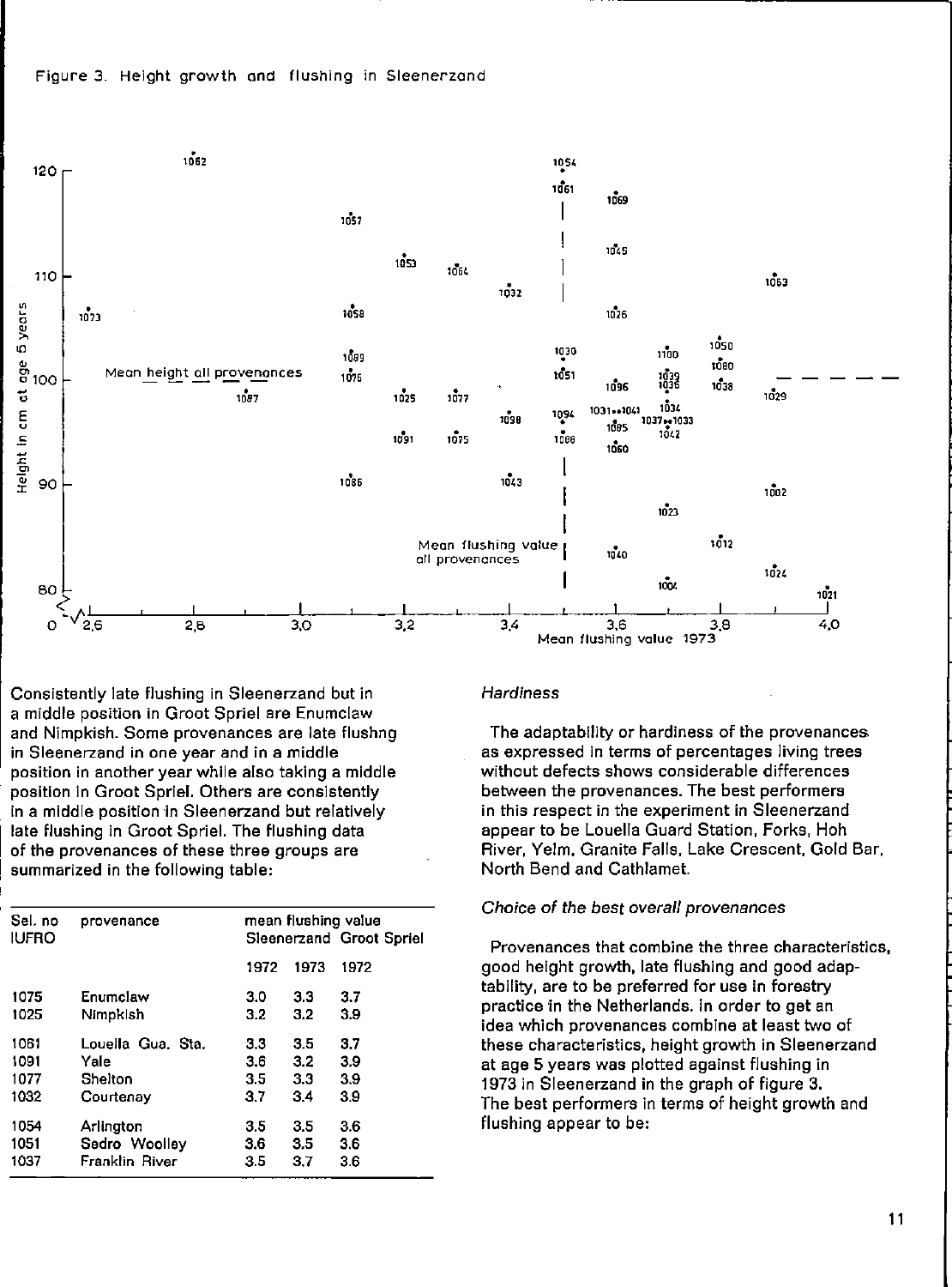| Sel, no provenance<br><b>IUFRO</b>                               |                                                                                                                  | Sel, no provenance<br><b>IUFRO</b> |                                                                                                                                                       |  |  |  |  |
|------------------------------------------------------------------|------------------------------------------------------------------------------------------------------------------|------------------------------------|-------------------------------------------------------------------------------------------------------------------------------------------------------|--|--|--|--|
| 1073<br>1062 Forks Wash.<br>1076<br>1089<br>1058<br>1057<br>1053 | Humptulips Wash.<br>Matlock Wash.<br>Cathlamet Wash.<br>Lake Crescent Wash.<br>Granite Falls Wash.<br>Darrington | 1061                               | 1064 Hoh River Wash.<br>1032 Courtenay Vanc. ls.<br>1054 Arlington Wash.<br>Louella Guard Sta. Wash.<br>1069 North Bend Wash.<br>1045 Sooke Vanc. Is. |  |  |  |  |

The last five are included for the time being although they flush not exactly late, but their height growth is good to excellent. The majority of these provenances have good survival and few defective trees. Humptulips, Matlock, Courtenay and Sooke are somewhat less outstanding in this **respect** 

Skamokawa (sel. nr. 1087), Nimpkish (sel. nr. 1025) and Shelton (sel. nr. 1077) are borderline cases of early flushing and just below average height growth. Skamokawa and Nimpkish have somewhat **poerer survival and more defective trees than the**  above listed best performers. Special attention is drawn to Gold Bar (sel. nr. 1063), which shows good height growth, good survival and few defective trees, but consistent early flushing.

## Seed collection zones for the Netherlands

#### *Washington*

The best performing provenances, so far, come from Washington State, USA, which therefore will be the most important area for seed collection for **further provenanee research and forestry practice. However, differences do occur within the area**  sampled by IUFRO, both in climate and in per**formance of the provenances.** 

Three areas wlth good provenanees may be distinguished, which are shaded on the map of fig. 4: a In the northeast we find an area with the good provenanees Arlington, Darrington, Granite Falls and North Bend. Gold Bar is here an exception because of its early flushing.

b In the south Cathlamet is the only good provenance, but Skamokawa is not too bad. From **th'is area came the very best provenance so far**  imported in the Netherlands. It was tested in two trials of the earlier provenance investigation and is known under the name Pacific Coast. (Only one small stand of this provenance still exists in the Netherlands).

c The third area is found in the northwest, around Mount Olympus with the good provenanees Matloek, Humptulips, Hoh River, Forks, Crescent Lake and Louella Guard Station.

In order to see whether these areas have anything

in comman climatologically, the IUFRO provenanees and a number of Weather Reporting Stations around the Puget Sound and along the coast of Washington have been Iisted in geographical order from northeast through south to northwest in table 3 (see also figure 4). Altitude and climatical data are given after the names (Manning Seed Company 1954, Phillips undated, 1966, 1968, 1972). The list is headed by the main Dutch Weather Reporting Station (KNMI, De Bilt).

If the climatological data of the areas with the **best provenanees are compared and the differenees in altitude between seed saurces and the**  nearest Weather Reporting Stations taken into account, it appears that for a good seed source summer precipitation is more than 400 mm.

**The best provenanees in all these areas come**  from 100 to 300 meter a.s.l. only Crescent Lake and Louella Guard Station, on the north slopes of the mountains on the Olympic Peninsuia, come from between 300 and 500 meter a.s.l. The lower **limits caincide more or less with the lower limit**  of 400 mm summer rainfall.

**Provenanees fram areas with a summer rainfall of less than 400 mm are poarer, such as Sedro**  Woolley and Yelm in the area immediately around the Puget Sound, and Sequim on the north coast of the Olympic Peninsuia.

The shaded areas of the map in Figure 3 cover parts of the seed zones 202, 403, 411 and 412; 041 and 030; and 030, 012, 221 and 222. Some other climatologlcal characteristics of these areas are an average summer temperature of 13 to IS' C and at least 150 frost days. The absolute minimum **temperature in these areas ranges between - 15<sup>0</sup>** and - 24' C. These characteristics are very similar to those in the Netherlands. Our country may be In general somewhat drier, but it is also cooler.

In the foregoing an attempt was made to find a **basis for the choice of seed collection areas. This choice must be provisional since it is based on early**  results. Moreover it is known that the ecological **conditions and genetical characteristics of the species may vary considerably over short distances.**  Therefore not all provenances from the selected areas will be suitable, on the other hand it is unlikely that all provenanees from the surrounding areas need to be absolutely unsuitable.

**For instance, climatological data from the areas**  Just north and south of the shaded area east of the Puget Sound suggest that good provenanees could possibly be found there, although the results obtained with the provenanee Enumclaw, to the south, are not very hopeful. Collections from Elma and Oakville tested in the older provenanees trials proved to be good. Presumably the collections were made at 'higher altitudes than indicated

12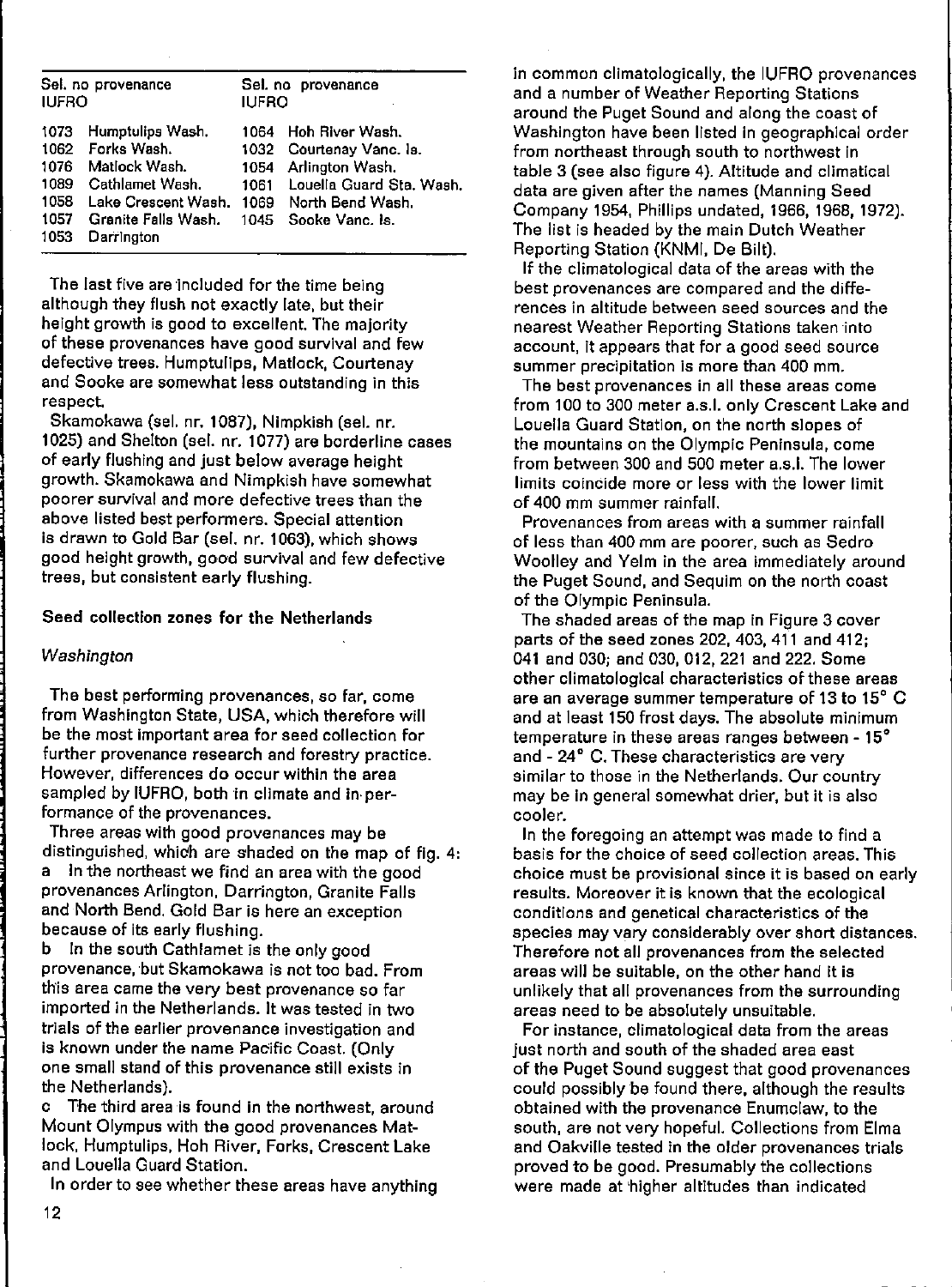